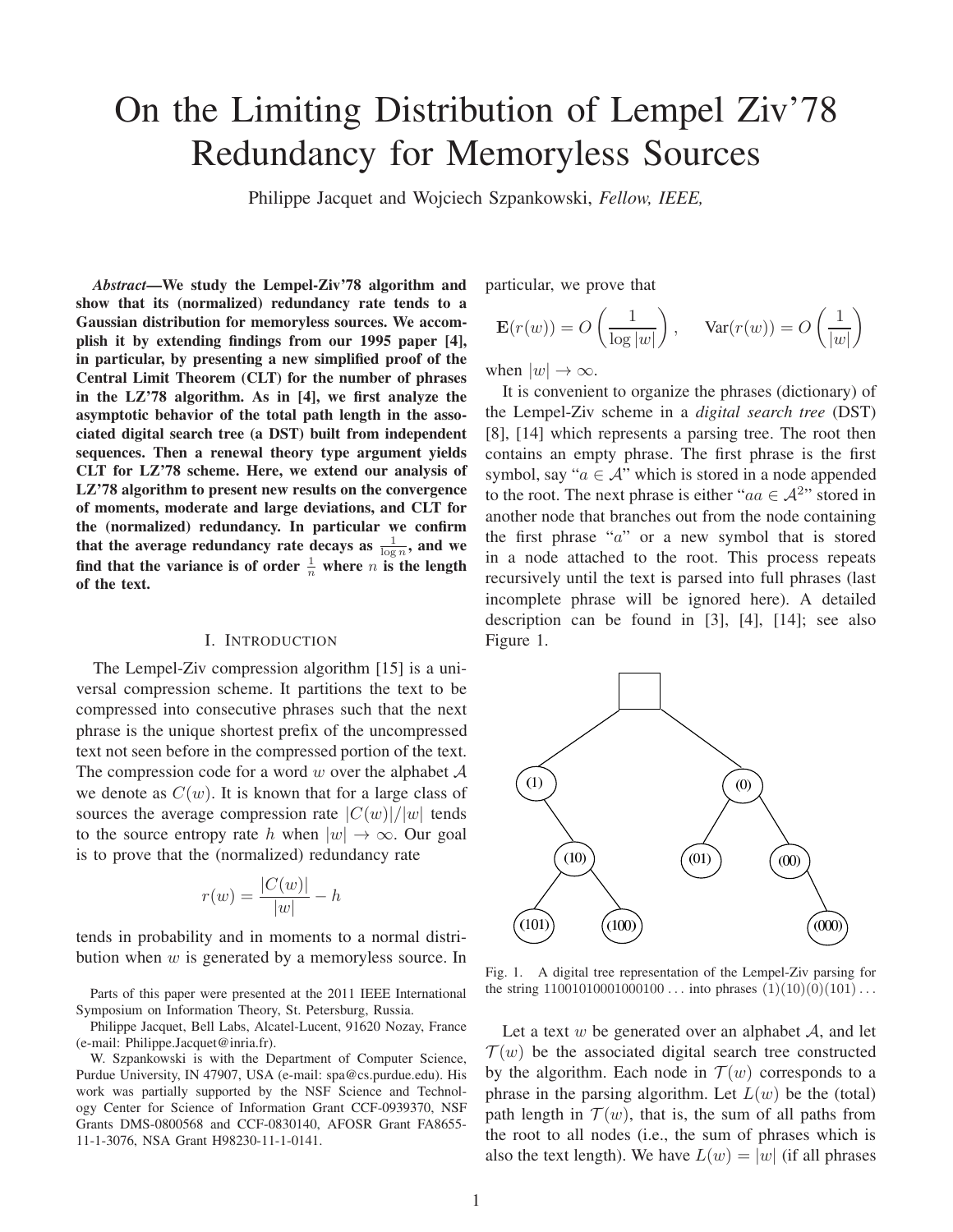are full). If we know the order of nodes creation in the tree  $\mathcal{T}(w)$ , then we can reconstruct the original text w; otherwise we construct a string of the same universal type, as discussed in [13].

The compression code  $C(w)$  is a description of  $\mathcal{T}(w)$ , node by node in the order of creation; each node being identified by a pointer to its parent node in the tree and the symbol that labels the edge linking it to the parent node. The pointer to the kth node requires at most  $\lceil \log_2 k \rceil$  bits, and the next symbol costs  $\lceil \log_2 |\mathcal{A}| \rceil$ bits. We just assume that the total pointer cost is  $\lceil \log_2(k) \rceil + \lceil \log_2 |\mathcal{A}| \rceil$  bits. The compressed code length is

$$
|C(w)| = \sum_{k=1}^{M(w)} \lceil \log_2(k) \rceil + \lceil \log_2(|\mathcal{A}|) \rceil \tag{1}
$$

where  $M(w)$  is the number of full phrases needed to parse w. Clearly,  $M(w)$  is also the number of nodes in the associated tree  $\mathcal{T}(w)$ . Notice that the code is selfconsistent and does not need *a priori* knowledge of the text length, since the length is a simple function of the node sequence. We conclude from (1) that

$$
|C(w)| = \xi_2(M(w)) .
$$

where we define

$$
\xi_Q(x) = x \lceil \log_Q(|\mathcal{A}|) \rceil + \sum_{0 < k \le x} \lceil \log_Q(k) \rceil \tag{2}
$$

for any integer Q and real x. Notice that  $\xi_Q(M(w))$ is the code length if it is written in a Q-ary alphabet. It turns out that when x increases  $\xi_Q(x)$  is (asymptotically) equivalent to  $x(\lceil \log_0 x \rceil + \lceil \log_0 (|\mathcal{A}|))$ . In fact, our results hold for any function which is asymptotically equivalent to  $x(\alpha \log x + \beta)$  for some nonnegative numbers  $\alpha$  and  $\beta$ . Actually, different implementation may add  $O(M(w))$  to the code length (see [7] for precise formula) without changing our asymptotic findings. To simplify, we shall assume throughout that

$$
|C(w)| = M(w) (\log(M(w)) + \log(|A|)).
$$
 (3)

Using natural logarithm simply means that we measure the quantities of information in "nat" units.

In this paper we study the limiting distribution, large deviations, and moments of the number of phrases  $M(w)$ and the redundancy  $r(w)$  when the text of length  $|w| = n$ is generated by a *memoryless source*. We prove the Central Limit Theorem (CLT) for the number of phrases and establish precise rate of decay of the LZ'78 code redundancy. Furthermore, we prove that the (normalized) redundancy rate of the LZ'78 code obeys the Central Limit Law with mean  $O(1/\log n)$  and variance  $O(1/n)$ . The former result was already proved in our 1995 paper [4] while the the average redundancy was presented in [7], [12], but not the CLT for the redundancy which is new. However, the proof of the CLT in our 1995 paper was quite complicated; it involves a generalized analytic depoissonization over convex cones in the complex plane. In this paper we simplified and generalized it to present new comprehensive large deviations results. It should be pointed out that since our 1995 paper [4] no simpler, in fact, no new proof of CLT was presented except the one by Neininger and Ruschendorf [10] but only for *unbiased* memoryless sources (as in [1]). The proof of [10] applies the so called *contraction method*.

The paper is organized as follows. In the next section we present our main results concerning the LZ'78 algorithm followed by CLT and large deviations results for the path length in digital search trees which are at the heart of our proof. Most proofs are delayed till Sections IV and V.

#### II. MAIN RESULTS

Let *n* be a nonnegative integer. We denote by  $M_n$ the number of phrases  $M(w)$  and  $C_n$  the code length  $C(w)$  when the original text w is of fixed length n.We shall assume throughout that the text is generated by a memoryless source over alphabet  $A$  such that the entropy rate is  $h = -\sum_{a \in \mathcal{A}} p_a \log p_a > 0$  where  $p_a$  is the probability of symbol  $a \in \mathcal{A}$ . We respectively define the *compression rate*  $\rho_n$ :

$$
\rho_n = \frac{C_n}{n} \ ,
$$

and the *redundancy*  $r_n$ :

$$
r_n=\rho_n-h.
$$

We also define  $h_2 = \sum_{a \in \mathcal{A}} p_a (\log p_a)^2$  and

$$
\eta = -\sum_{k\geq 2} \frac{\sum_{a\in \mathcal{A}} p_a^k \log p_a}{1 - \sum_{a\in \mathcal{A}} p_a^k} \,. \tag{4}
$$

Finally, we introduce three functions over integer m:

$$
\beta(m) = \frac{h_2}{2h} + \gamma - 1 - \eta + \Delta_1(\log m),
$$
  
+ 
$$
\frac{1}{m} \left( \log m + \frac{h_2}{2h} + \gamma - \eta - \sum_{a \in \mathcal{A}} \log p_a - \frac{1}{2} \right),
$$
  

$$
v(m) = \frac{m}{h} \left( \frac{h_2 - h^2}{h^2} \log m + c_2 + \Delta_2(\log m) \right)
$$
  

$$
\ell(m) = \frac{m}{h} (\log m + \beta(m)),
$$

where  $\gamma = 2.718...$  is the Euler constant,  $c_2$  a constant, and  $\Delta_1(x)$  and  $\Delta_2(x)$  are weighted sum of periodic functions when  $\log p_a$  for  $a \in A$  are *rationally related*,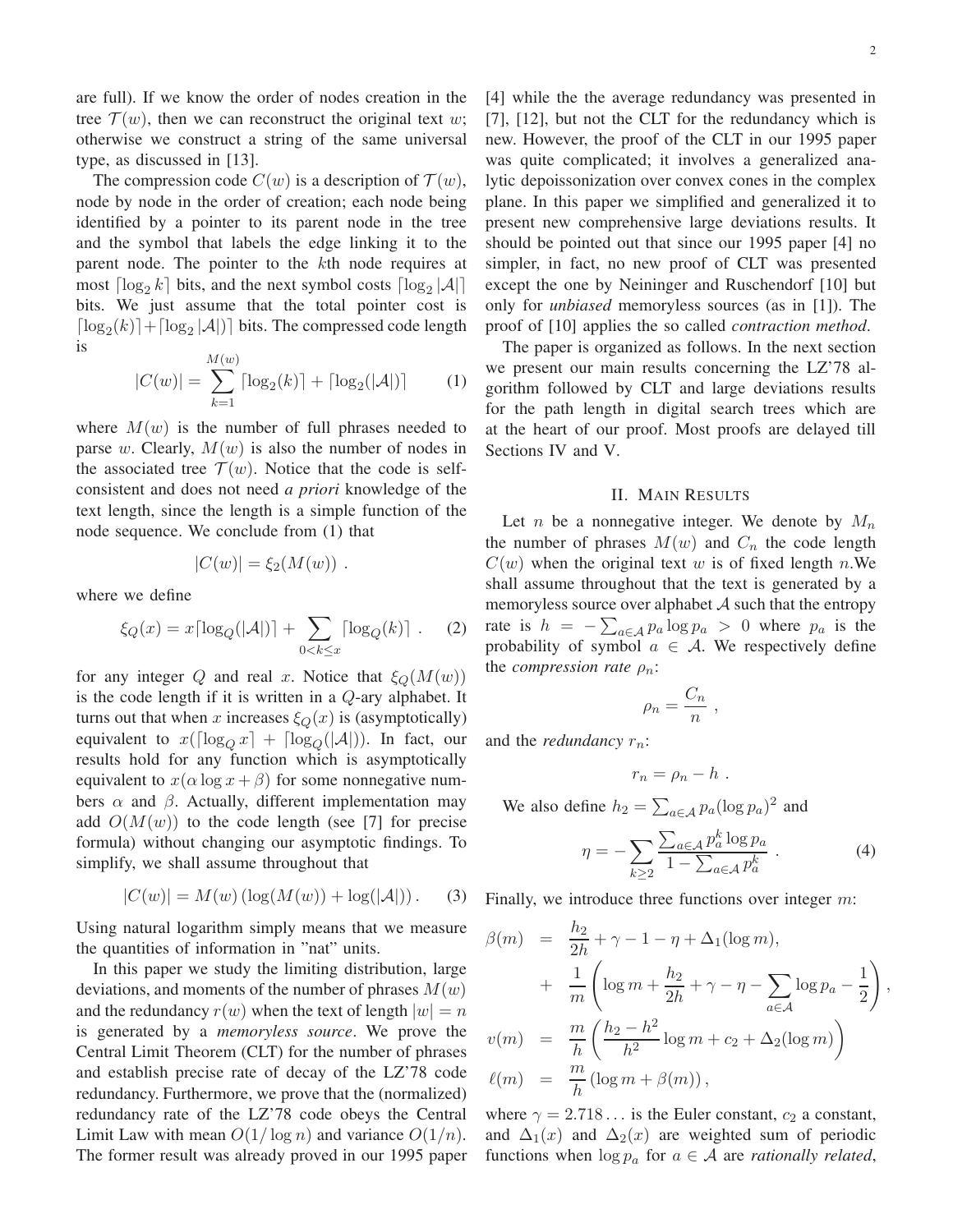that is,  $\log p_a$  are integer multiplies of a real number; otherwise  $\Delta_1(x)$  and  $\Delta_2(x)$  converge to zero as  $x \to \infty$ (see [4],  $[14]$  for details).

We prove the following theorem regarding the number of phrases  $M_n$  which improves our previous result from [4] by adding the convergence of moments.

Theorem 1. *Consider the LZ'78 algorithm over a sequence of length* n *generated by a memoryless source.* The number of phrases  $M_n$  has mean  $\mathbf{E}[M_n]$  and vari*ance* Var(Mn) *satisfying*

$$
\mathbf{E}(M_n) = \ell^{-1}(n) + o(n^{1/2}/\log n)
$$
(5)  
= 
$$
\frac{nh}{\log \ell^{-1}(n) + \beta(\ell^{-1}(n))} + o(n^{1/2}/\log n)
$$
  

$$
\sim \frac{nh}{\log n},
$$
  

$$
\text{Var}(M_n) \sim \frac{v(\ell^{-1}(n))}{(\ell'(\ell^{-1}(n)))^2} \sim \frac{(h_2 - h^2)n}{\log^2 n}.
$$
(6)

*Furthermore, the normalized number of phrases converges in distribution and moments to the the standard normal distribution* N(0, 1)*. More precisely, for any given real* x*:*

$$
\lim_{n \to \infty} P(M_n < \mathbf{E}(M_n) + x\sqrt{\text{Var}(M_n)}) = \Phi(x), \quad (7)
$$

*where*

$$
\Phi(x) = \frac{1}{\sqrt{2\pi}} \int_{-\infty}^{x} e^{-t^2/2} dt.
$$

*In addition, for all nonnegative* k

$$
\lim_{n \to \infty} \mathbf{E}\left(\left(\frac{M_n - \mathbf{E}(M_n)}{\sqrt{\text{Var}(M_n)}}\right)^k\right) = \mu_k \tag{8}
$$

*where*

$$
\mu_k = \begin{cases} 0 & k \text{ odd} \\ \frac{k!}{2^{k/2}(\frac{k}{2})!} & k \text{ even} \end{cases}
$$
(9)

*are the moments of*  $N(0, 1)$ *.* 

We also have large and moderate deviations results for  $M_n$ . To the best of our knowledge these results are new (see also [4], [9]).

Theorem 2. *Consider the LZ'78 algorithm over a sequence of length* n *generated by a memoryless source.*

(i) [Large Deviations]. For all  $\frac{1}{2} < \delta < 1$  there exist  $\varepsilon > 0$ ,  $B > 0$  and  $\beta > 0$  such that for all  $y > 0$ 

$$
P(|M_n - \mathbf{E}(M_n)| > yn^{\delta}) \le A \exp\left(-\beta n^{\varepsilon} \frac{y}{(1 + n^{-\varepsilon}y)^{\delta}}\right)
$$
  
for some  $A > 0$ .

(ii) [Moderate Deviation]*. There exists* B > 0 *such that*

$$
P(|M_n - \mathbf{E}(M_n)| \ge x\sqrt{\text{Var}(M_n)}) \le Be^{-\frac{x^2}{2}}
$$

*for all non-negative real*  $x < An^{\delta}$  *with*  $\delta < \frac{1}{6}$ *.* 

Using these large deviations results, we shall conclude that the average compression rate converges to the entropy rate. Furthermore, our large deviation results allow us also to estimate the average redundancy

$$
\mathbf{E}(r_n) = \frac{\mathbf{E}(C_n)}{n} - h
$$

and its limiting distribution when  $n \to \infty$ . More precisely, in Section IV we prove the following.

Theorem 3. *The average compression rate converges to the entropy rate, that is,*

$$
\lim_{n \to \infty} \frac{\mathbf{E}(C_n)}{n} = h . \tag{10}
$$

*More precisely, for all*  $\frac{1}{2} < \delta < 1$ 

$$
\mathbf{E}(C_n) = \ell^{-1}(n)(\log \ell^{-1}(n) + \log |\mathcal{A}|) + O(n^{\delta} \log n)
$$
  
=  $\mathbf{E}(M_n)(\log \mathbf{E}(M_n) + \log |\mathcal{A}|) + o(n^{1/2+\epsilon}),$ 

*and*

$$
Var(C_n) \sim Var(M_n)(\log E(M_n) + \log |\mathcal{A}| + 1)^2
$$
  
 
$$
\sim (h_2 - h^2)n.
$$

*Furthermore,*

$$
\frac{C_n - \mathbf{E}(C_n)}{\sqrt{\text{Var}(C_n)}} \overset{d}{\to} N(0, 1)
$$

*and in moments, where* N(0, 1) *represents the standard normal distribution.*

In order to establish the limiting distribution for the redundancy we also need the corresponding large deviation results for the code length  $C_n$  that we formulate next and prove in Section IV.

Theorem 4. *Consider the LZ'78 algorithm over a memoryless source.*

(i) [Large Deviations] *For all*  $\frac{1}{2} < \delta < 1$  *there exist*  $\varepsilon > 0$ ,  $B > 0$  and  $\beta > 0$  such that for all  $y > 0$ 

$$
P(|C_n - \mathbf{E}(C_n)| > yn^{\delta} \log(n/\log n)) \leq (11)
$$

$$
\leq A \exp\left(-\beta n^{\varepsilon} \frac{y}{(1 + n^{-\varepsilon}y)^{\delta}}\right)
$$

*for some*  $A > 0$ *.* 

(ii) [Moderate deviation] *There exists* B > 0 *such that for* n

$$
P(|C_n - \mathbf{E}(C_n)| \ge x\sqrt{\text{Var}(C_n)}) \le Be^{-\frac{x^2}{2}} \qquad (12)
$$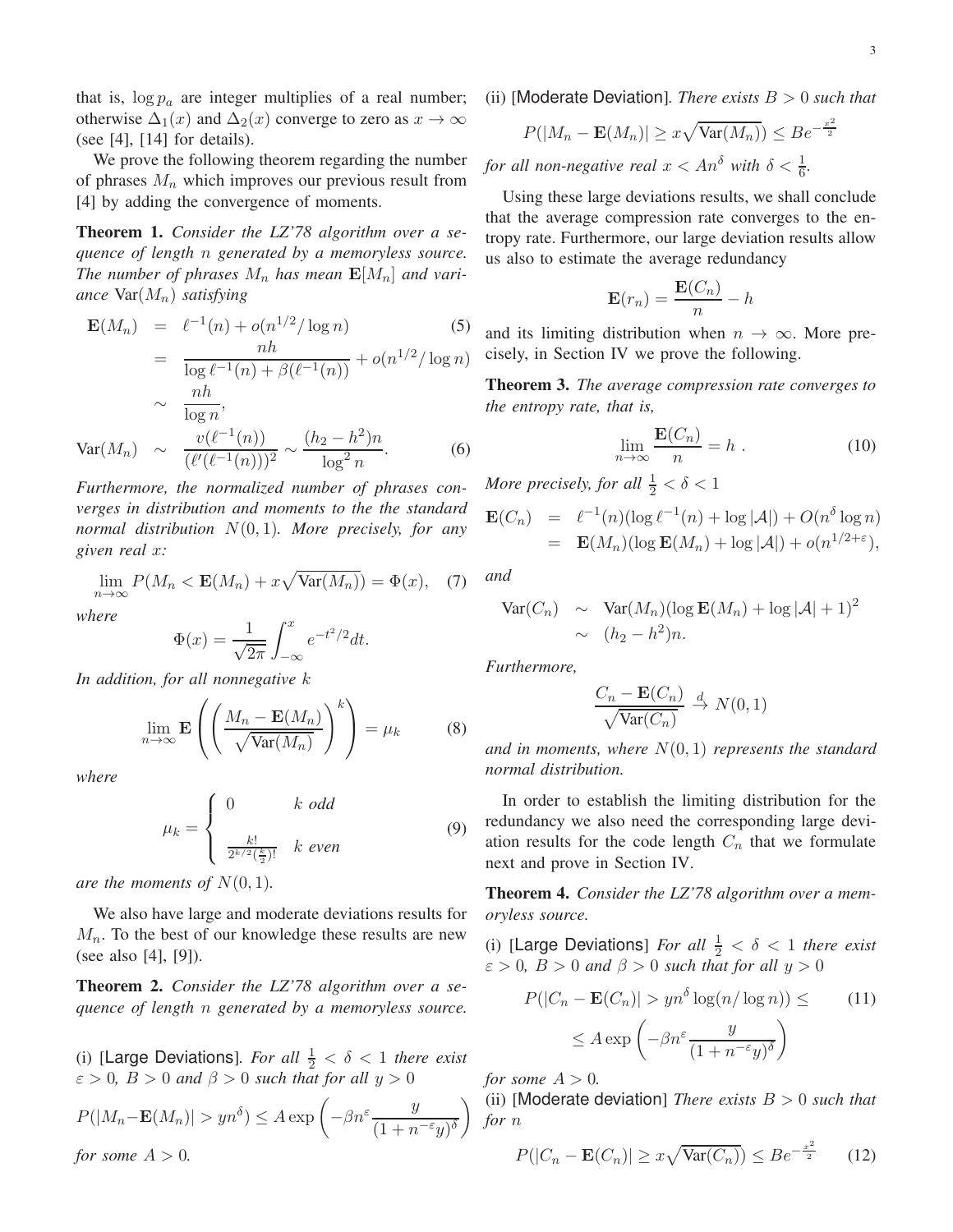*for all non-negative real*  $x < An^{\delta}$  *with*  $\delta < \frac{1}{6}$ *.* 

The next finding is a direct consequence of Theorems 3 and 4.

**Corollary 1.** *The redundancy rate*  $r_n$  *satisfies for all*  $\frac{1}{2} < \delta < 1$ .

$$
\mathbf{E}(r_n) = \frac{\mathbf{E}(C_n)}{n} - h
$$
  
=  $h \frac{\log(|\mathcal{A}|) - \beta(\ell^{-1}(n))}{\log \ell^{-1}(n) + \beta(\ell^{-1}(n))} + O(n^{\delta - 1} \log n)$   
 $\sim h \frac{\log(|\mathcal{A}|) - \beta\left(h \frac{n}{\log n}\right)}{\log n},$  (13)

*and*

$$
\text{Var}(r_n) \sim \frac{(h_2 - h^2)}{n}
$$

.

*Furthermore,*

$$
\frac{r_n - \mathbf{E}(r_n)}{\sqrt{\text{Var}(r_n)}} \stackrel{d}{\to} N(0, 1)
$$

*and the convergence also holds in moments.*

In passing, we observe that the above Corollary follows from a trivial derivation:

$$
\mathbf{E}(r_n) + O(n^{\delta - 1}) = \frac{\ell^{-1}(n)(\log(\ell^{-1}(n)) + \log |\mathcal{A}|) - nh}{n}
$$

$$
= \frac{\ell^{-1}(n)\log |\mathcal{A}| + \ell^{-1}(n)\log \ell^{-1}(n) - h\ell(\ell^{-1}(n))}{n}
$$

$$
= \frac{\ell^{-1}(n)}{n} (\log |\mathcal{A}| - \beta(\ell^{-1}(n))
$$

where we use the fact that  $\ell(\ell^{-1}(n)) = n$  by definition of the inverse function and

$$
h\ell(\ell^{-1}(n)) = \ell^{-1}\log \ell^{-1}(n) + \beta(\ell^{-1}(n))
$$

by the definition of  $\ell(n)$ .

The average redundancy estimate was first proved in [7], [12] but we provide here a new simplified proof. The variance and the limiting distribution of the redundancy are new. Notice that the estimate for the mean redundancy is smaller and more precise than previously obtained average estimates of  $O(\frac{\log \log n}{\log n})$  $\frac{g \log n}{\log n}$  obtained via probabilistic methods [11].

In Figure 2 we show a histograms of  $r_n$  for different values of *n*. We see that the mean of  $r_n$  decreases when *n* increases, in theory like  $1/\log n$ . However, the variance decreases much faster, like  $1/n$ .



Fig. 2. Simulation of the redundancy distribution for  $n = 400$ (green),  $n = 1000$  (red),  $n = 2000$  (blue) and  $n = 10000$  (cyan) with  $p_a = 0.9$ 

#### III. FROM LEMPEL-ZIV TO DIGITAL SEARCH TREE

In this section we make a connection between the Lempel-Ziv algorithm and digital search trees using a renewal argument [2].

Our goal is to derive an estimate on the probability distribution of  $M_n$ . We assume that our original text is a prefix of an infinite sequence  $X$  generated by a memoryless source over the alphabet  $A$ . We build a Digital Search Tree (DST) by parsing the infinite sequence X up to the mth phrase; see Figure 1 for an illustration. Thus the associated DST is constructed over m strings (phrases).

Let  $L_m$  be the total path length in the associated DST after inserting m (independent) strings. The quantity  $M_n$ is exactly the number of strings needed to be inserted to increase the path length of the associated DST to  $n$ . This observation leads to the following identity valid for all integers  $n$  and  $m$ :

$$
P(M_n > m) = P(L_m < n) . \tag{14}
$$

This so called *renewal equation* [2] allows us to study the number of phrases  $M_n$  through the path length  $L_m$ of the associated digital search tree built over  $m$  fixed independent strings.

We now use generating functions to find a functional equation for the distribution of  $L_m$ . Let  $L_m(u)$  =  $\mathbf{E}(u^{L_m})$  be the moment generating function of  $L_m$ . In the following, **k** is a tuple  $(k_1, \ldots k_{|\mathcal{A}|})$  where  $k_a$  for  $a \in \mathcal{A}$  stands for the number of strings that starts with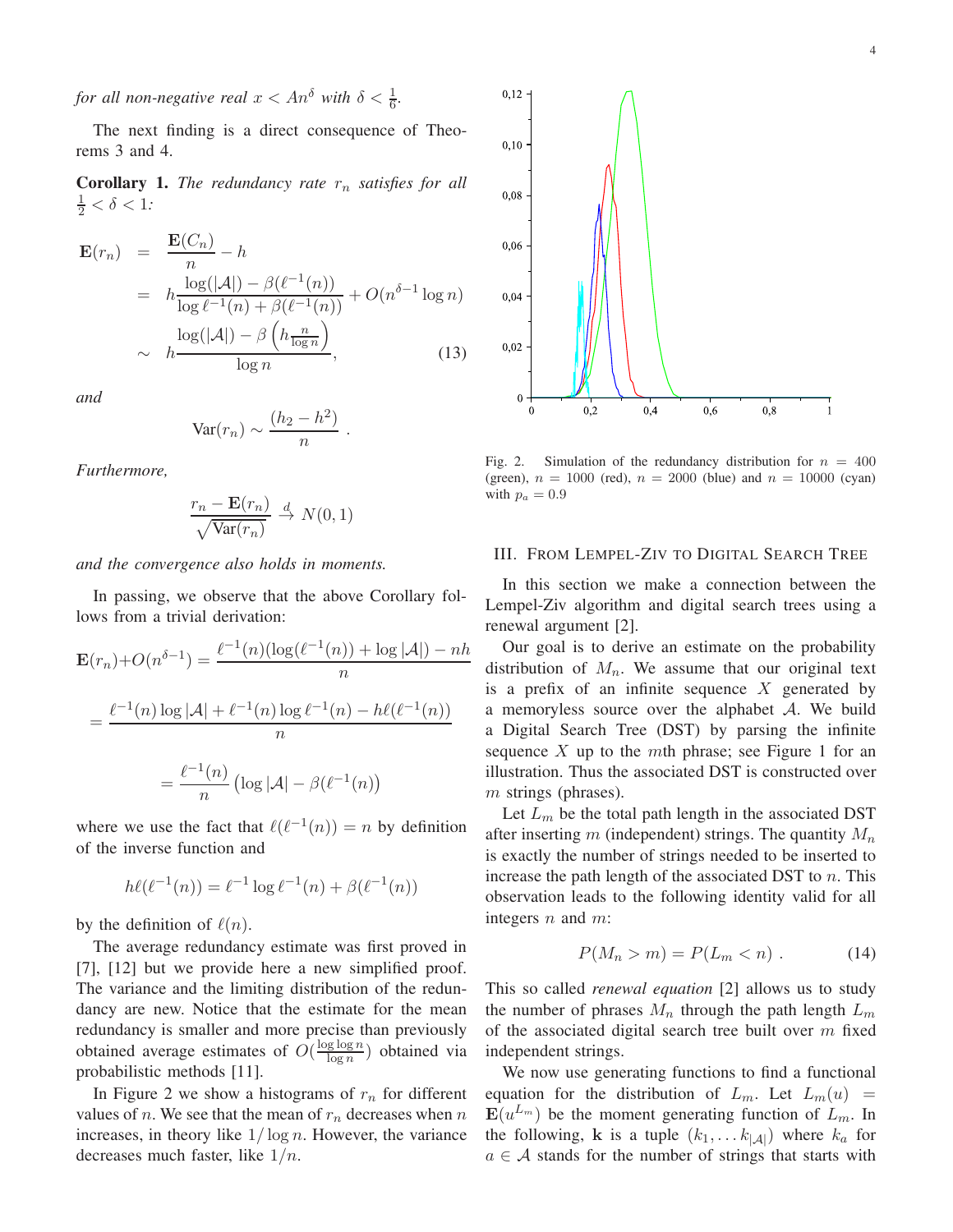symbol *a*. Since inserted strings in DST are independent, we conclude that

$$
L_{m+1}(u) = u^m \sum_{\mathbf{k}} \binom{m}{\mathbf{k}} \prod_{a \in \mathcal{A}} p_a^{k_a} L_{k_a}(u), \qquad (15)
$$

where

$$
\binom{m}{\mathbf{k}} = \frac{m!}{\prod_{a \in \mathcal{A}} k_a!}.
$$

Next, we introduce the exponential generating function

$$
L(z, u) = \sum_{m} \frac{z^{m}}{m!} L_m(u)
$$

leading to the following partial functional-differential equation

$$
\frac{\partial}{\partial z}L(z, u) = \prod_{a \in \mathcal{A}} L(p_a u z, u) . \tag{16}
$$

It is clear from the construction that  $L(z, 1) = e^z$ , since  $L_m(1) = 1$  for all integer m. Via the cumulant formula, we also know that for all integers  $m$  and for  $t$ complex (sufficiently small for which  $log(L_m(e^t))$  exists) we have

$$
\log(L_m(e^t)) = t\mathbf{E}(L_m) + \frac{t^2}{2}\text{Var}(L_m) + O(t^3) \quad (17)
$$

Notice that the term  $O(t^3)$  is not uniform in m. In passing, we remark that  $\mathbf{E}(L_m) = L'_m(1)$  and  $\text{Var}(L_m) =$  $L''_m(1) + L'_m(1) - (L'_m(1))^2.$ 

In [4] we proved the following result (cf. Theorem 1 of [4]) that we adopt here.

Theorem 5. *Consider a digital search tree built over* m *independent strings. Then*

$$
\mathbf{E}(L_m) = \ell(m) + O(1),
$$
  

$$
\text{Var}(L_m) = v(m) + o(m)
$$

*for large* m*.*

We aim now at showing that the limiting distribution of the path length is normal for  $m \to \infty$ . In order to accomplish it, we need one important technical result proved in Section V.

**Theorem 6.** For all  $\delta > 0$  and for all  $\delta' < \delta$  there exists  $\varepsilon > 0$  such that  $\log L_m(e^{tm^{-\delta}})$  exists for  $|t| \leq \varepsilon$ , and

$$
\log L_m(e^{tm^{-\delta}}) = O(m), \tag{18}
$$

$$
\log L_m(e^{tm^{-\delta}}) = \frac{t}{m^{\delta}} \mathbf{E}(L_m)
$$
\n
$$
+ \frac{t^2}{2m^{2\delta}} \text{Var}(L_m) + t^3 O(m^{1-3\delta'})
$$
\n(19)

*for large* m*.*

Provided Theorem 6 is granted, we are ready to prove our main results concerning the path length  $L_m$ .

Theorem 7. *Consider a digital search tree built over* m *sequences generated by a memoryless source. Then*

$$
\frac{L_m - \mathbf{E}(L_m)}{\sqrt{\text{Var} L_m}} \to N(0, 1)
$$

*in probability and in moments. More precisely, for any given real number* x*:*

$$
\lim_{m \to \infty} P(L_m < \mathbf{E}(L_m) + x\sqrt{\text{Var}(L_m)}) = \Phi(x), \tag{20}
$$

*and for all nonnegative integer* k and  $\varepsilon > 0$ 

$$
\mathbf{E}\left(\left(\frac{L_m - \mathbf{E}(L_m)}{\sqrt{\text{Var}L_m}}\right)^k\right) = \mu_k + O(m^{-\frac{1}{2} + \varepsilon}) \tag{21}
$$

where  $\mu_k$  are centralized moments of the normal distri*bution given by (9).*

*Proof:* We apply Levy's continuity theorem or equivalently Goncharov's result [14] asserting that  $\frac{L_m^1 - E(L_m)}{\sqrt{\text{Var}L}}$  tends to the standard normal distribution if  $\sqrt{\text{Var}L_m}$ for complex  $\tau$ 

$$
L_m\left(\exp\left(\frac{\tau}{\sqrt{\text{Var}(L_m)}}\right)\right)e^{-\tau E(L_m)/\sqrt{\text{Var}(L_m)}} \to e^{\tau^2/2}.
$$
\n(22)

To prove it we apply several times our main technical result Theorem 6 with

$$
t = \frac{\tau m^{\delta}}{\sqrt{\text{Var} L_m}} = O(m^{-1/2 - \varepsilon + \delta}) \to 0
$$

where  $\delta < 1/2$  and  $\varepsilon > 0$ . Thus by Theorem 6 we find

$$
\log L_m \left( \exp \left( \frac{\tau}{\sqrt{\text{Var}(L_m)}} \right) \right) = \frac{\tau E[L_m]}{\sqrt{\text{Var}L_m}} \qquad (23)
$$

$$
+ \frac{\tau^2}{2} + O(m^{-\frac{1}{2} + \varepsilon'})
$$

for some  $\varepsilon' > 0$ . Thus by (22) the normality result follows.

To establish the convergence in moments, we use (23) in the Cauchy formula applied on a circle of radius  $R$ encircling the origin, that is,

$$
\mathbf{E}\left(\left(\frac{L_m - \mathbf{E}(L_m)}{\sqrt{\text{Var}L_m}}\right)^k\right) =
$$
  
=  $\frac{1}{2i\pi} \oint \frac{d\tau}{\tau^{k+1}} L_m \left(\exp\left(\frac{\tau}{\sqrt{\text{Var}(L_m)}}\right)\right) e^{-\tau \mathbf{E}(L_m)/\sqrt{\text{Var}(L_m)}}$   
=  $\frac{1}{2i\pi} \oint \frac{d\tau}{\tau^{k+1}} \exp\left(\frac{\tau^2}{2}\right) (1 + O(m^{-\frac{1}{2} + \varepsilon'})$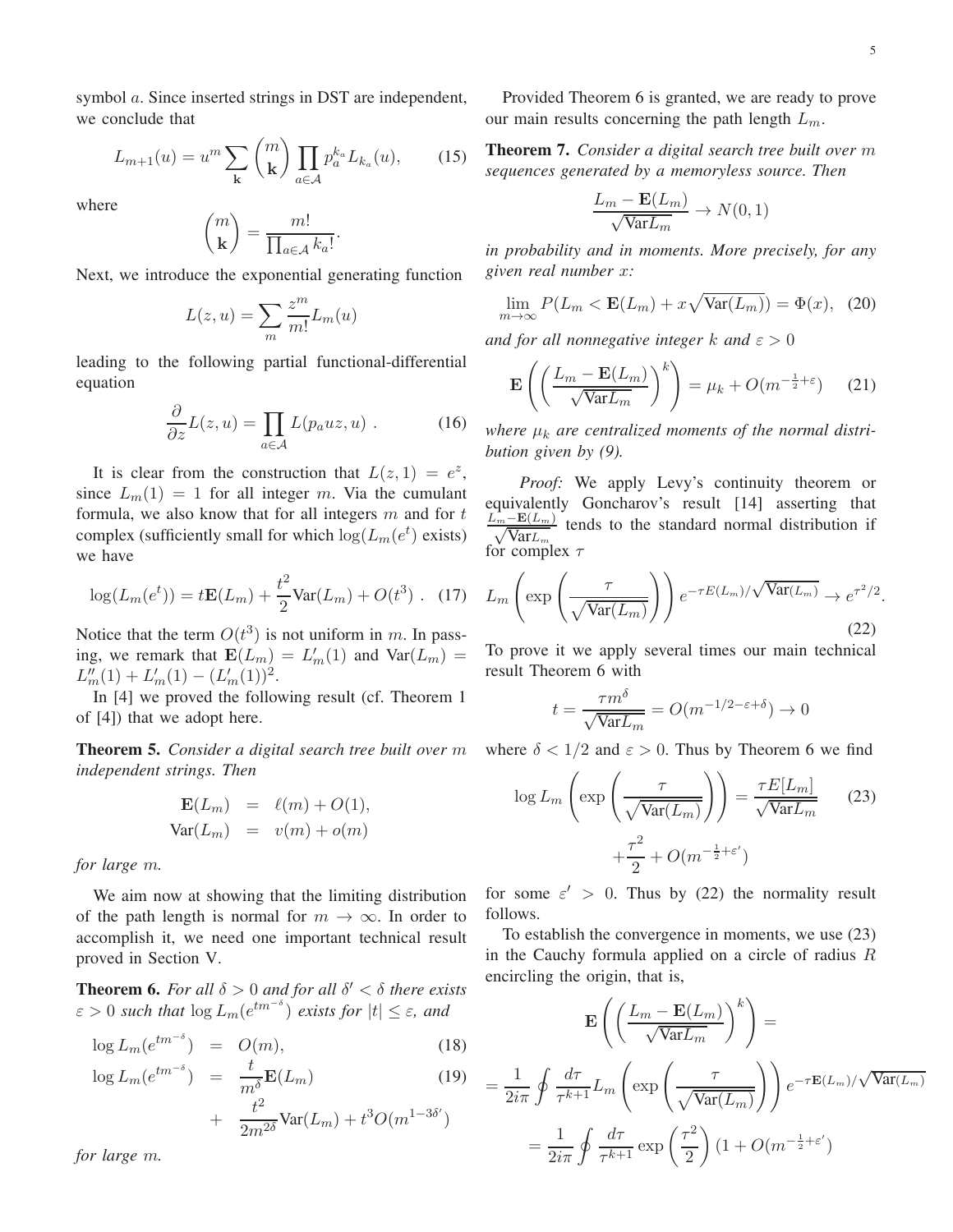$$
= \mu_k + O\left(R^{-k}\exp(R^2/2)m^{-\frac{1}{2}+\varepsilon'}\right).
$$

This completes the proof.

We also have some large deviation results for the path length presented next.

Theorem 8. *Consider a digital search tree built over* m *sequences generated by a memoryless source.*

(i) [Large deviation]. Let  $\frac{1}{2} < \delta < 1$ . Then there exist  $\varepsilon > 0$ ,  $B > 0$ , and  $\beta > 0$  such that for all  $x \geq 0$ :

$$
P(|L_m - \mathbf{E}(L_m)| > xm^{\delta}) \le B \exp(-\beta m^{\varepsilon} x). \quad (24)
$$

(ii) [Moderate deviation]*. There exists* B > 0 *such that*

$$
P(|L_m - \mathbf{E}(L_m)| \ge x\sqrt{\text{Var}(L_m)}) \le Be^{-\frac{x^2}{2}} \qquad (25)
$$

*for non-negative real*  $x < Am^{\delta}$  *with*  $\delta < 1/6$  *and*  $A > 0$ *.* 

*Proof:* We apply the Chernov bound. Let  $t > 0$  be a non-negative real number. We have the identity

$$
P\left(L_m > \mathbf{E}(L_m) + xm^{\delta}\right) = P\left(e^{tL_m} > e^{(\mathbf{E}(L_m) + xm^{\delta})t}\right)
$$

Using Markov's inequality we find

$$
P(e^{tL_m} > e^{(\mathbf{E}(L_m) + xm^{\delta})t}) \le \frac{\mathbf{E}(e^{tL_m})}{e^{(\mathbf{E}(L_m) + xm^{\delta})t}}
$$

$$
= L_m(e^t) \exp(-t\mathbf{E}(L_m) - xm^{\delta}t).
$$

Here we take

$$
\delta' = \frac{\delta + 1/2}{2} > \frac{1}{2}, \quad \varepsilon = \delta' - \frac{1}{2} > 0
$$

since  $\delta > 1/2$ . We now apply Theorem 6 with t' and  $\delta'$ and we set  $t = t'm^{-\delta'}$  to obtain

$$
\log L_m(e^t) = tE(L_m) + O(t^2 \text{Var}(L_m)).
$$

By Theorem 5 we conclude

$$
\log L_m(e^t) - t \mathbf{E}[L_m] = O(m^{-\varepsilon}).\tag{26}
$$

We complete the lower bound by setting  $tm^{\delta} = t'm^{\epsilon}$ with  $\beta = t'$ .

To obtain an upper bound we follow the same route only considering  $-t$  instead of t and using

$$
P\left(L_m < \mathbf{E}(L_m) - xm^\delta\right)
$$
\n
$$
= P\left(e^{-tL_m} > e^{-(\mathbf{E}(L_m) - xm^\delta)t}\right)
$$
\n
$$
\leq L_m(e^{-t}) \exp(t\mathbf{E}(L_m) - xm^\delta t).
$$

To prove part (ii) of moderate deviation, we apply again Theorem 6 with

$$
t = \frac{x m^{\delta'}}{\sqrt{\text{Var} L_m}}\tag{27}
$$

where  $\delta < \delta' < \frac{1}{6}$  $\frac{1}{6}$ . Then by Theorem 6 (with formally  $\delta$ and  $\delta'$  interchanged)

$$
\log L_m\left(\exp(\frac{x}{\sqrt{\text{Var}(L_m)}})\right) =
$$
  
=  $\mathbf{E}(L_m)\frac{x}{\sqrt{\text{Var}(L_m)}} + \frac{x^2}{2\text{Var}(L_m)}\text{Var}(L_m)$   
+  $\frac{x^3m^{3\delta'}}{(\text{Var}(L_m))^{\frac{3}{2}}}O(m^{1-3\delta}).$ 

Observe that the error term for  $x = O(m^{\delta})$  is

$$
O(m^{-\frac{1}{2} + 3\delta'}(\log m)^{-3/2}) = o(1)
$$

since  $\delta' < 1/6$  leading to

$$
\log L_m\left(\exp\left(\frac{x}{\sqrt{\text{Var}(L_m)}}\right)\right) - \mathbf{E}(L_m)\frac{x}{\sqrt{\text{Var}(L_m)}}
$$

$$
= \frac{x^2}{2} + o(1). \tag{28}
$$

. Therefore, by Markov inequality for all  $t > 0$ ,

$$
P(L_m > \mathbf{E}(L_m) + x\sqrt{\text{Var}(L_m)}) \le
$$

$$
\leq \exp(\log L_m(e^t) - t \mathbf{E}(L_m) - xt \sqrt{\text{Var}(L_m)}).
$$

Using (28) we find

$$
P(L_m > \mathbf{E}(L_m) + x\sqrt{\text{Var}(L_m)}) \le
$$
  
exp(log  $L_m(e^t) - t\mathbf{E}(L_m) - xt\sqrt{\text{Var}(L_m)}$ )  
= exp  $\left(\frac{x^2}{2} + o(1) - x^2\right) \sim \exp(-\frac{x^2}{2})$ 

where we set  $t = x/\sqrt{\text{Var}(L_m)}$  in the last line. This completes the proof of the lower bound, while for the upper bound we follow the footsteps with  $t$  replaced by  $-t.$ 

#### IV. PROOFS OF MAIN THEOREMS

In this section we prove our main results, namely Theorems 1 and 2 as well as Theorem 3 and 4. We start with the large deviation results.

# *A. Proof of Theorem 2*

We start with Theorem 2(i). By  $(14)$  we have

$$
P(M_n > \ell^{-1}(n) + yn^{\delta}) = P(M_n > \lfloor \ell^{-1}(n) + yn^{\delta} \rfloor)
$$
  
=  $P(L_{\lfloor \ell^{-1}(n) + yn^{\delta} \rfloor} < n).$ 

Observe that  $\mathbf{E}(L_m) = \ell(m) + O(1)$ , hence

$$
\mathbf{E}(L_{\lfloor \ell^{-1}(n) + yn^{\delta} \rfloor}) = \ell(\ell^{-1}(n) + yn^{\delta}) + O(1). \tag{29}
$$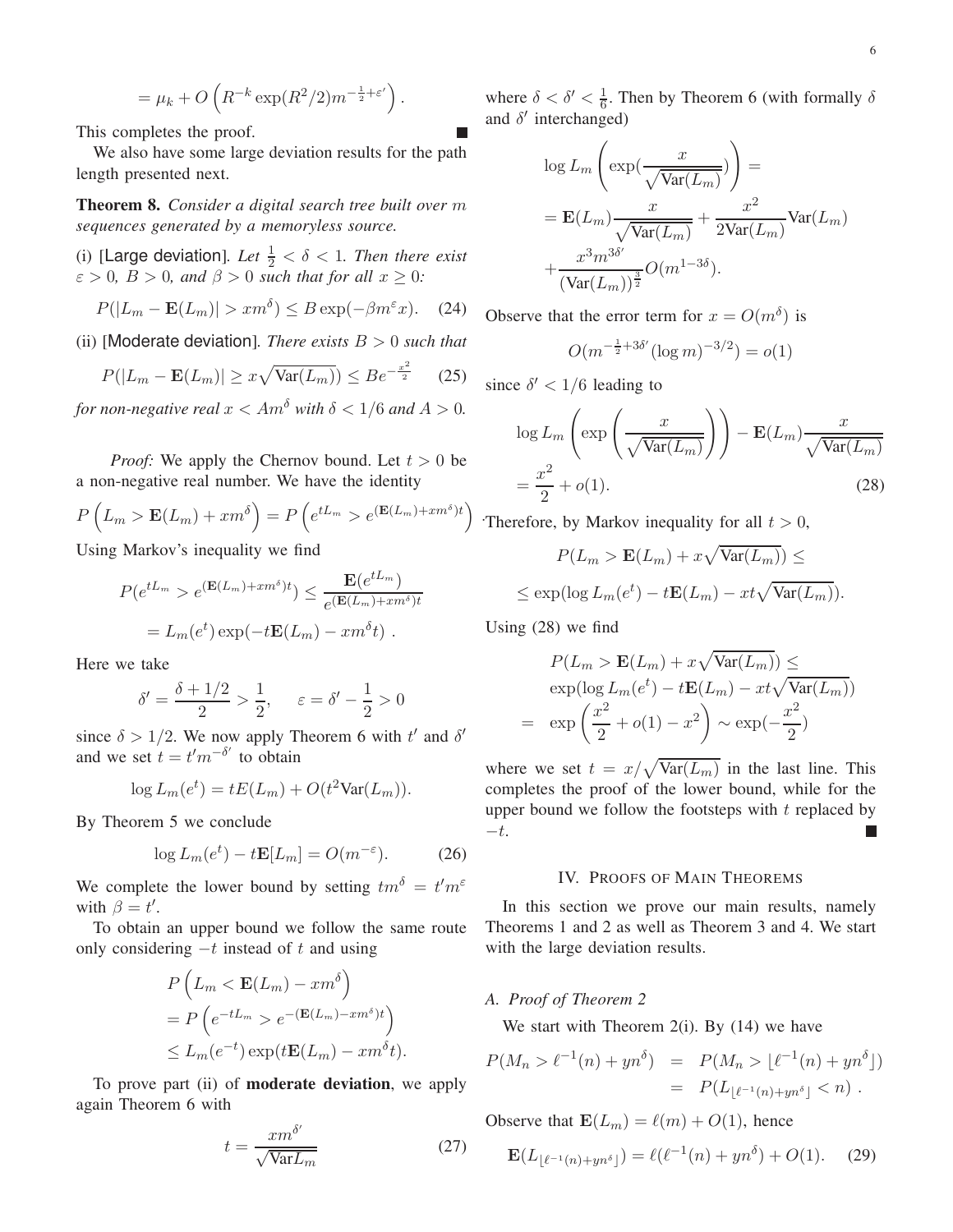Since the function  $\ell(\cdot)$  is convex and  $\ell(0) = 0$ , we have by identifying for all real numbers  $a > 0$  and  $b > 0$ 

$$
\ell(a+b) \ge \ell(a) + \frac{\ell(a)}{a}b,\tag{30}
$$

$$
\ell(a-b) \leq \ell(a) - \frac{\ell(a)}{a}b. \tag{31}
$$

Applying inequality (30) to  $a = \ell^{-1}(n)$  and  $b = yn^{\delta}$  we arrive at

$$
n - \mathbf{E}(L_{\lfloor \ell^{-1}(n) + yn^{\delta} \rfloor}) \le -y \frac{n}{\ell^{-1}(n)} n^{\delta} + O(1). \quad (32)
$$

Thus

$$
P(L_{\lfloor \ell^{-1}(n) + yn^{\delta} \rfloor} < n) \le P(L_m - \mathbf{E}(L_m) < -xm^{\delta} + O(1))
$$

by identifying

$$
m = \lfloor \ell^{-1}(n) + yn^{\delta} \rfloor, \qquad x = \frac{n}{\ell^{-1}(n)} \frac{n^{\delta}}{m^{\delta}} y. \tag{33}
$$

We now apply several times Theorem 8 from the previous section regarding the path length  $L_m$ . That is, for all  $x > 0$  and for all m, there exist  $\varepsilon > 0$  and A such that

$$
P(L_m - \mathbf{E}(L_m) < xm^\delta) < A e^{-\beta x m^\varepsilon} \tag{34}
$$

In other words,

$$
P(L_m - \mathbf{E}(L_m) < xm^\delta + O(1)) \le A e^{-\beta x m^\varepsilon + O(m^{\varepsilon - \delta})}
$$
\n
$$
\le A' e^{-\beta x m^\varepsilon}
$$

for some  $A' > A$  we find

$$
P(M_n > \ell^{-1}(n) + yn^{\delta}) \le A' \exp(-\beta x m^{\varepsilon}).
$$
 (35)

We know that  $\ell^{-1}(n) = \Omega(\frac{n}{\log n})$ . Thus with x defined when  $b = o(a)$  and  $a \to \infty$ . Thus as (33) we have

$$
x = O((\log n)^{1+\delta}) \frac{y}{(1+yn^{\delta-1}\log n)^{\delta}} \le \beta' \frac{n^{\varepsilon_1}y}{(1+yn^{-\varepsilon_2})^{\delta}}
$$

for some  $\beta' > 0$ . Setting  $\varepsilon_1 < \varepsilon$  and  $\varepsilon_2 < \varepsilon$  for some Since  $\sqrt{v(m)} = s_n + O(1)$  we have  $\epsilon > 0$  we establish the upper bound.

In a similar fashion, we have

$$
P(M_n < \ell^{-1}(n) - yn^\delta) = P(L_{\lfloor \ell^{-1}(n) - yn^\delta \rfloor} > n) \tag{36}
$$

and

$$
\mathbf{E}(L_{\lfloor \ell^{-1}(n) - yn^{\delta} \rfloor}) = \ell(\ell^{-1}(n) - yn^{\delta}) + O(1). \quad (37)
$$

Using inequality (31) we obtain

$$
n - \mathbf{E}(L_{\lfloor \ell^{-1}(n) - y n^{\delta} \rfloor}) \ge y \frac{n}{\ell^{-1}(n)} n^{\delta} + O(1). \tag{38}
$$

In conclusion,

$$
P(L_{\lfloor \ell^{-1}(n) - yn^{\delta} \rfloor} > n) \le P(L_m - \mathbf{E}(L_m) > xm^{\delta} + O(1))
$$

$$
m = \lfloor \ell^{-1}(n) - yn^{\delta} \rfloor, \qquad x = \frac{n}{\ell^{-1}(n)} \frac{n^{\delta}}{m^{\delta}} y.
$$

Observe that this case is easier since we have now  $m < \ell^{-1}(n)$  and we don't need the correcting term  $(1+yn^{\varepsilon})^{-\delta}$ .

Now we can turn our attention to moderate deviation expressed in Theorem 2(ii) (with  $\delta$  < 1/6). It is essentially the same proof except that we consider

$$
y \frac{s_n}{\ell'(\ell^{-1}(n))}
$$
 with  $s_n = \sqrt{v(\ell^{-1}(n))}$ 

instead of  $yn^{\delta}$ , and we assume  $y = O(n^{\delta'})$  for some  $\delta' < \frac{1}{6}$ . Thus

$$
y\frac{s_n}{\ell'(\ell^{-1}(n))} = O(n^{\frac{1}{2}+\varepsilon}) = o(n)
$$

for some  $\varepsilon > 0$ . By Theorem 1 we know that

$$
\mathbf{E}(M_n) = \ell^{-1}(n) + o(s_n/\ell'(\ell^{-1}(n)),
$$

thus for  $y > 0$ 

$$
P(M_n > \ell^{-1}(n) + y \frac{s_n}{\ell'(\ell^{-1}(n))}) = P(L_m < n) \quad (39)
$$

with  $m = \lfloor \ell^{-1}(n) + y \frac{s_n}{\ell'(\ell^{-1})} \rfloor$  $\frac{s_n}{\ell'(\ell^{-1}(n))}$ . We use the estimate

$$
\ell(a+b) = \ell(a) + \ell'(a)b + o(1)
$$

$$
\ell\left(\ell^{-1}(n) + y\frac{s_n}{\ell'(\ell^{-1}(n))}\right) = n + ys_n + o(1) \ . \tag{40}
$$

$$
n = \mathbf{E}(L_m) - y\sqrt{v(m)} + O(1).
$$

By Theorem 8 we know that

$$
P(L_m < \mathbf{E}(L_m) - y\sqrt{v(m)} + O(1)) \le A \exp(-y^2/2),
$$

where the term  $O(1)$  inducing a term

$$
\exp\left(O\left(\frac{y^2}{v(m)}\right)\right) = \exp(o(1))
$$

which is absorbed in A since  $\delta < 1/6$ . The proof for  $y < 0$  follows a similar path.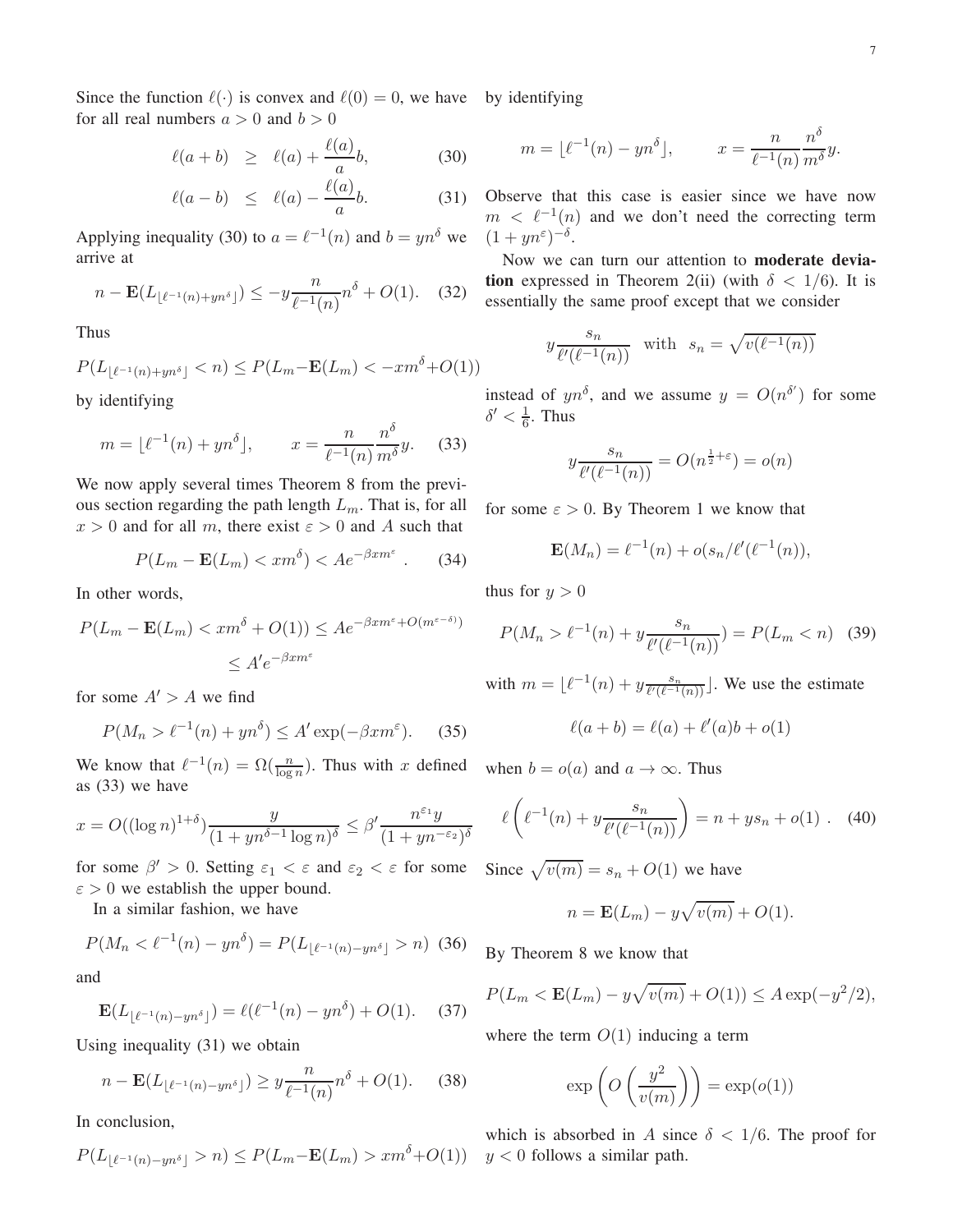# *B. Proof of Theorem 1*

We first show that for all  $\frac{1}{2} < \delta < 1$ 

$$
\mathbf{E}(M_n) = \ell^{-1}(n) + O(n^{\delta}).
$$

Indeed, noticing that for any random variable  $X$ 

$$
|\mathbf{E}(X)| \le \mathbf{E}(|X|) = \int_0^\infty P(|X| > y) dy,
$$

we set  $X = M_n - \ell^{-1}(n)$  to find from Theorem 2(i)

$$
|\mathbf{E}(M_n) - \ell^{-1}(n)| \le
$$
  

$$
\le n^{\delta} + n^{\delta} \int_1^{\infty} P(|M_n - \ell^{-1}(n)| > yn^{\delta}) dy = O(n^{\delta}).
$$

By the renewal equation  $(14)$ , for a given y we have

$$
P(M_n > \ell^{-1}(n) + y \frac{s_n}{\ell'(\ell^{-1}(n))}) =
$$
  
 
$$
P(L_{\lfloor \ell^{-1}(n) + y \frac{s_n}{\ell'(\ell^{-1}(n))} \rfloor} < n).
$$

Let  $m = \lfloor \ell^{-1}(n) + y \frac{s_n}{\ell'(\ell^{-1})} \rfloor$  $\frac{s_n}{\ell'(\ell^{-1}(n))}$ . We know that

$$
n - \mathbf{E}(L_m) = -ys_n + O(1)
$$

and

$$
s_n = \sqrt{v(\ell^{-1}(n))} = \sqrt{\text{Var}(L_m)}(1 + o(1)).
$$

Therefore

$$
P\left(M_n > \ell^{-1}(n) + y\frac{s_n}{\ell'(\ell^{-1}(n))}\right) =
$$

$$
P\left(L_m < \mathbf{E}(L_m) + y\sqrt{\text{Var}(L_m)}(1 + o(1))\right).
$$

Hence

$$
P\left(L_m < \mathbf{E}(L_m) + y(1 + o(1))\sqrt{\text{Var}(L_m)}\right) \ge
$$
\n
$$
P\left(M_n > \ell^{-1} + y\frac{s_n}{\ell'(\ell^{-1}(n))}\right)
$$

since for all  $y'$  we have

$$
\lim_{m \to \infty} P\left(L_m < \mathbf{E}(L_m) + y' \sqrt{\text{Var}(L_m)}\right) = \Phi(y'),
$$

and therefore by continuity of  $\Phi(x)$ 

$$
\lim_{m \to \infty} P\left(L_m < \mathbf{E}(L_m) + y(1 \pm o(1))\sqrt{\text{Var}(L_m)}\right)
$$
\n
$$
= \Phi(y) \ .
$$

Thus

$$
\lim_{m \to \infty} P\left(M_n > \ell^{-1}(n) + y \frac{s_n}{\ell'(\ell^{-1}(n))}\right) = 1 - \Phi(y)
$$

and following the same footsteps we also establish the matching lower bound

$$
\lim_{m \to \infty} P(M_n < \ell^{-1}(n) - y \frac{s_n}{\ell'(\ell^{-1}(n))}) = \Phi(y).
$$

This proves two things: first that

$$
(M_n - \ell^{-1}(n)) \frac{\ell'(\ell(-1(n)))}{s_n}
$$

tends to the normal distribution in probability. Second, since by the moderate deviation result the normalized random variable

$$
(M_n - \ell^{-1}(n)) \frac{\ell'(\ell(-1(n)))}{s_n}
$$

has bounded moments, and then by the virtue of the dominated convergence and the convergence to the normal distribution

$$
\lim_{n \to \infty} \mathbf{E}\left((M_n - \ell^{-1}(n)) \frac{\ell'(\ell^{-1}((n))}{s_n}\right) = 0,
$$
  

$$
\lim_{n \to \infty} \mathbf{E}\left(\left((M_n - \ell^{-1}(n)) \frac{\ell'(\ell(-1(n)))}{s_n}\right)^2\right) = 1.
$$

In other words,

$$
\mathbf{E}(M_n) = \ell^{-1}(n) + o(n^{1/2} \log n)
$$
  
 
$$
\text{Var}(M_n) \sim \frac{v(\ell^{-1}(n))}{(\ell'(\ell^{-1}(n)))^2}.
$$

which prove  $(5)$  and  $(6)$ . This completes the proof of our main result Theorem 1.

# *C. Proof of Theorem 3*

In this section we prove the central limit theorem and large deviation for the code length

$$
C_n = M_n \left( \log M_n + \log(|\mathcal{A}|) \right)
$$

as presented in (3).

Let now  $\mu_n = \mathbf{E}(M_n)$  and  $\sigma_n = \sqrt{\text{Var}(M_n)}$ . Define also

$$
g(y) = y(\log |\mathcal{A}| + \log y), \quad g(M_n) = C_n.
$$

Clearly, for any fixed  $x > 0$ 

$$
P(M_n \ge \mu_n + x \sigma_n) = P(g(M_n) \ge g(\mu_n + x \sigma_n)). \tag{41}
$$

By Taylor's expansion, since  $g''(y) = 1/y$ , we have

$$
g(\mu_n + x\sigma_n) = g(\mu_n) + x\sigma_n g'(\mu_n) + O\left(\frac{(x\sigma_n)^2}{\mu_n}\right)
$$
 (42)

where

$$
g'(y) = 1 + \log |\mathcal{A}| + \log y.
$$

By Theorem 1

$$
\lim_{n \to \infty} P(M_n \ge \mu_n + x \sigma_n) = \Phi(x) ,
$$

and then by  $(41)-(42)$  we find

$$
P(C_n \ge g(\mu_n + x\sigma_n)) =
$$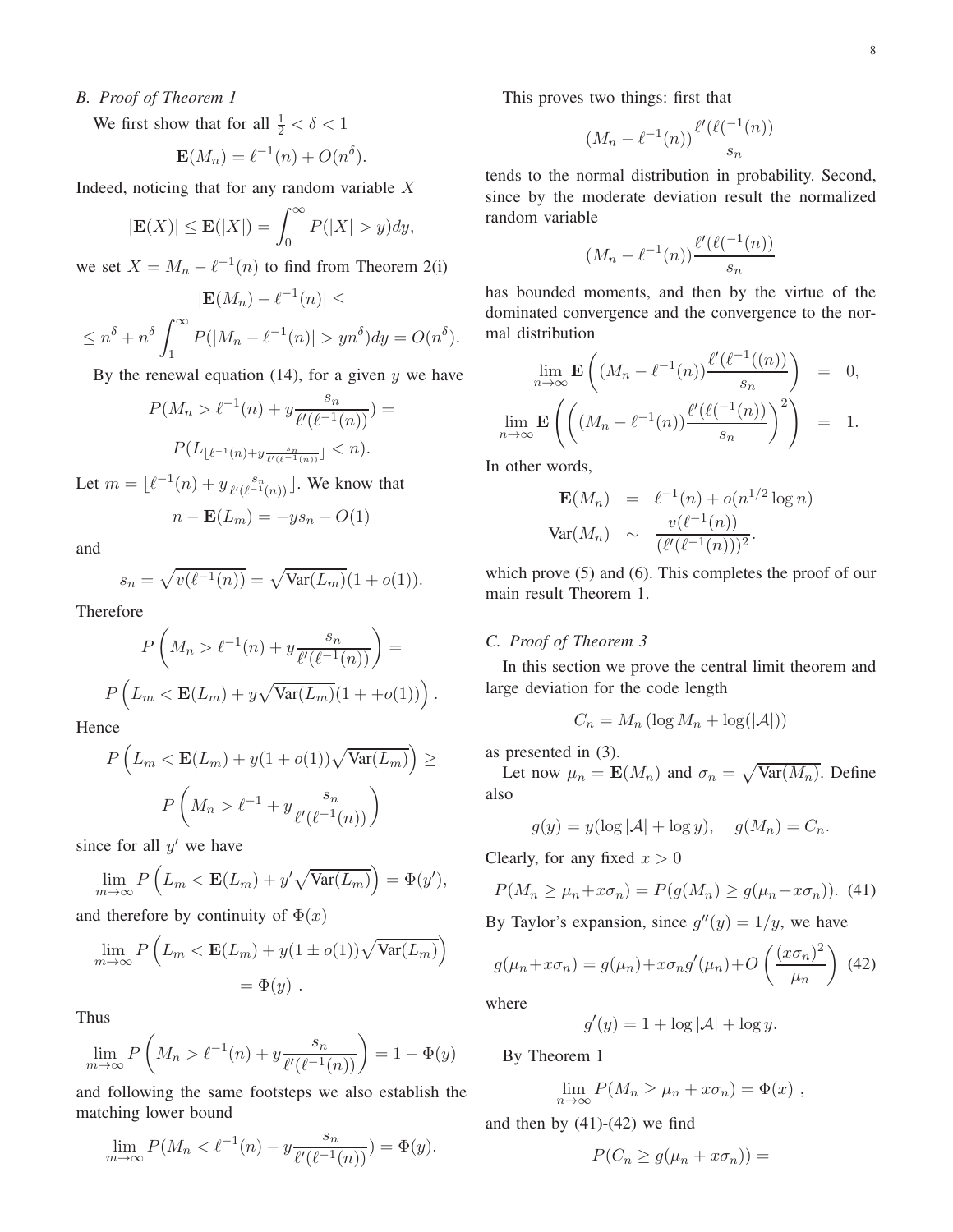$$
P\left(M_n \ge \mu_n + \sigma_n\left(x + O\left(\frac{x^2 \sigma_n}{\mu_n g'(\mu_n)}\right)\right)\right)
$$

which converges to  $\Phi(x)$  since

$$
\Phi\left(x+O\left(\frac{x^2\sigma_n}{\mu_n g'(\mu_n)}\right)\right) = \Phi(x) + O(n^{-1/2+\varepsilon}).
$$

Via similar analysis we find

$$
\lim_{n \to \infty} P(C_n \le \mu_n(\log \mu_n + \log |\mathcal{A}|) -
$$

$$
-x\sigma_n(\log \mu_n + \log |\mathcal{A}| + 1)) = \Phi(x).
$$

In other words the random variable

$$
\frac{C_n - g(\mu_n)}{\sigma_n g'(\mu_n)}
$$

tends to the normal distribution in probability.

In order to conclude the convergence in moment, we use the moderate deviation result. Observe that by Theorem 4 proved next the normalized random variable satisfies

$$
P\left(\left|\frac{C_n - g(\mu_n)}{\sigma_n g'(\mu_n)}\right| \ge x\right) \le Be^{-x^2/2}
$$

for  $x = O(n^{\delta})$  when  $\delta < \frac{1}{6}$ . Thus

$$
\frac{C_n - g(\mu_n)}{\sigma_n g'(\mu_n)}
$$

has bounded moments. Indeed, we have for  $x = n^{\varepsilon}$  for  $\varepsilon < 1/6$ .

$$
P\left(\left|\frac{C_n - g(\mu_n)}{\sigma_n g'(\mu_n)}\right| \geq n^{\varepsilon}\right) \leq Be^{-n^{2\varepsilon}/2}.
$$

Since  $\sqrt{2n} \leq M_n \leq n$ , we conclude that

$$
g(\sqrt{n}) \le g(n) \le g(n) = O(n \log n).
$$

Therefore, for all integer  $k$ :

$$
\mathbf{E}\left(\left|\frac{C_n - g(\mu_n)}{\sigma_n g'(\mu_n)}\right|^k\right) = P\left(\frac{C_n - g(\mu_n)}{\sigma_n g'(\mu_n)}\right)^k
$$
\n
$$
2k \int_0^\infty x^{k-1} P\left(\left|\frac{C_n - g(\mu_n)}{\sigma_n g'(\mu_n)}\right| \ge x\right) dx \qquad \text{for some } B' \ge 2k \int_0^{n^\varepsilon} x^{k-1} e^{-Bx^2/2} dx + O(n^k \log^k n) e^{-n^{2\varepsilon}/2} = O(1) \cdot \text{and similarly}
$$

In summary, the random variable

$$
\frac{C_n - g(\mu_n)}{\sigma_n g'(\mu_n)} = \frac{C_n - \mu_n(\log \mu_n + \log |\mathcal{A}|))}{\sigma_n(\log \mu_n + \log |\mathcal{A}| + 1)}
$$

has bounded moments. Therefore, by virtue of the dominated convergence and the convergence to the normal distribution

$$
\lim_{n \to \infty} \mathbf{E} \left( \frac{C_n - g(\mu_n)}{\sigma_n g'(\mu_n)} \right) = 0
$$
  

$$
\lim_{n \to \infty} \mathbf{E} \left( \frac{C_n - g(\mu_n)}{\sigma_n g'(\mu_n)} \right)^2 = 1.
$$

In other words, for some  $\varepsilon > 0$ 

$$
\mathbf{E}(C_n) = g(\mu_n) + o(n^{-1/2 + \varepsilon}) \tag{43}
$$
  
 
$$
\text{Var}(C_n) \sim \text{Var}(M_n)(\log \mu_n + \log |\mathcal{A}| + 1)^2 \tag{44}
$$

which proves our variance estimate.

#### *D. Proof of Theorem 4*

We start with the moderate deviation results. We already know that for  $x \leq An^{1/6}$  for some  $A, B > 0$ we have

$$
P(M_n \ge \mu_n + x \sigma_n) \le Be^{-x^2/2}.
$$

As in the previous section, we use  $g(x) = x(\log |\mathcal{A}| +$  $\log x$ ) and note that  $g(M_n) = C_n$ . We also have

$$
P(g(M_n) \ge g(\mu_n + x\sigma_n)) \le Be^{-x^2/2}.
$$

Since

$$
g(\mu_n + x\sigma_n) = g(\mu_n) + g'(\mu_n)\sigma_n x \left(1 + O\left(\frac{x\sigma_n}{\mu_n g'(\mu_n)}\right)\right)
$$

we arrive at

$$
P\left(g(M_n) \ge g(\mu_n) + x\sigma_n g'(\mu_n) \left(1 + O\left(x \frac{\sigma_n}{g'(\mu_n)\mu_n}\right)\right)\right)
$$
  
\$\le Be^{-x^2/2}\$.

But for  $x = O(n^{1/6})$ 

$$
x \frac{\sigma_n}{g'(\mu_n)\mu_n} \le A n^{1/6} \frac{\sigma_n}{g'(\mu_n)\mu_n} = O(n^{-1/3}) \to 0,
$$

hence

$$
P(g(M_n) \ge g(\mu_n) + x\sigma_n g'(\mu_n)) =
$$
  
 
$$
P(g(M_n) \ge g(\mu_n + \sigma_n x(1 + O(n^{-1/3})) \le B e^{-x^2/2(1 + O(n^{-1/3}))} \le B' e^{-x^2/2}
$$

for some  $B' > 0$ . Therefore, from (43)-(44) we conclude

$$
P(C_n > \mathbf{E}(C_n) + x\sqrt{\text{Var}(C_n)}) \le B''e^{-x^2/2}
$$

$$
P(C_n < \mathbf{E}(C_n) - x\sqrt{\text{Var}(C_n)}) \le B'' e^{-x^2/2}
$$

for some  $B'' > B'$ , where  $B''$  absorbs asymptotics of (43) and (44).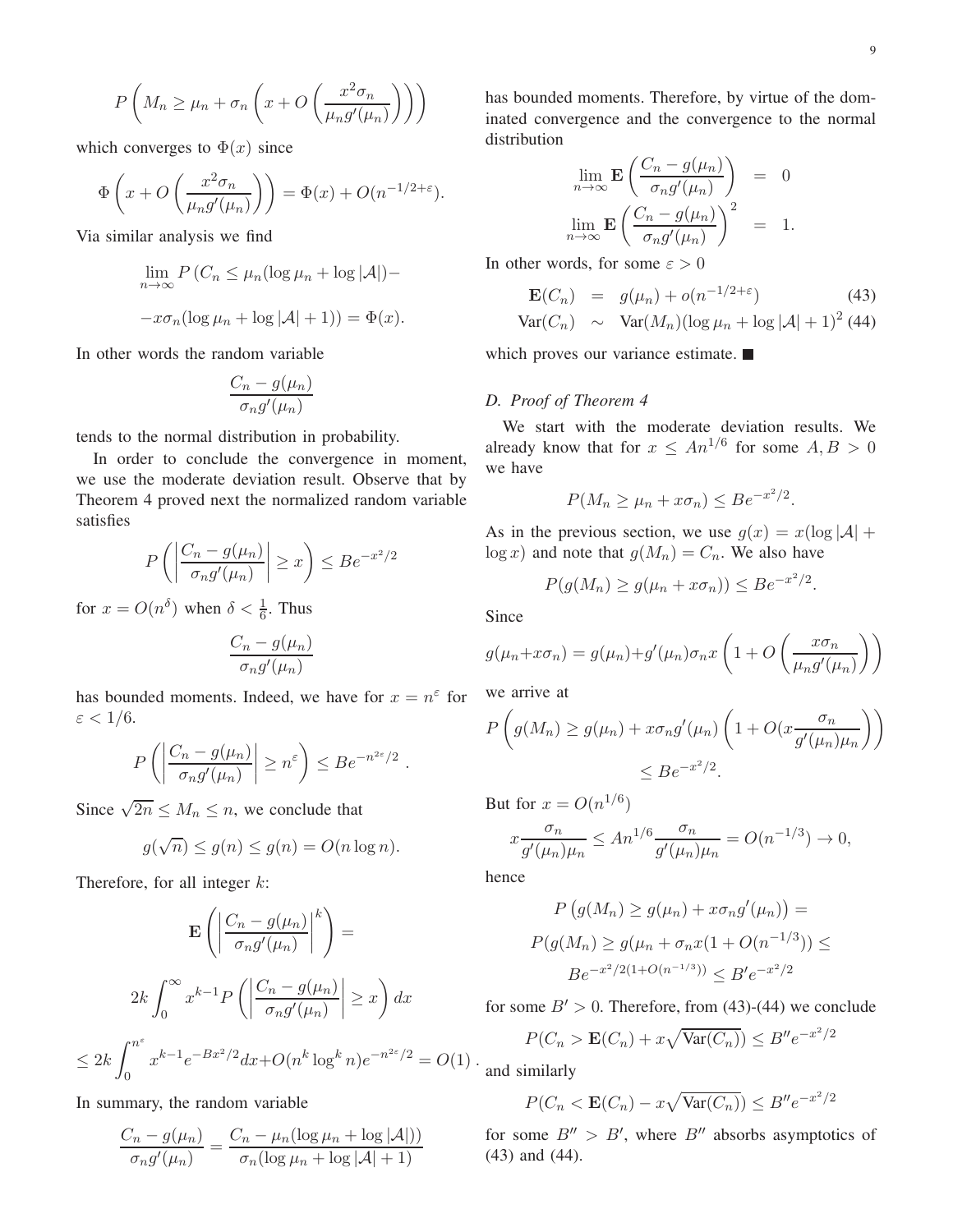We now turn our attention to the large deviation result. We also have the fact that  $M_n \le n$ . If  $\mu_n \le z \le n$ , we find

$$
g(z) \leq g(\mu_n) + (z - \mu_n)g'(n) .
$$

Thus for y such that  $\mu_n + yn^{\delta} \leq n$ :

$$
g(M_n) \ge g(\mu_n) + yn^{\delta}g'(n) \Rightarrow g(M_n) \ge g(\mu_n + yn^{\delta})
$$
  

$$
\Rightarrow M_n \ge \mu_n + yn^{\delta}.
$$

Thus by Theorem 2(i) we obtain

$$
P(g(M_n) \ge g(\mu_n) + yn^{\delta}g'(n)) \le
$$

$$
A \exp\left(-\beta n^{\varepsilon} \frac{y}{(1+n^{-\varepsilon}y)^{\delta}}\right).
$$

The result also holds for  $\mu_n + yn^{\delta} > n$  since  $P(M_n >$  $n = 0$ . On the other hand, for  $\sqrt{2n} \le v \le \mu_n$  we have  $g(v) \ge g(\mu_n) + (v - \mu_n)g'(\mu_n)$ . Thus:

$$
g(M_n) \le g(\mu_n) - yn^{\delta}g'(\mu_n) \Rightarrow g(M_n) \le g(\mu_n - yn^{\delta})
$$
  

$$
\Rightarrow M_n \ge \mu_n - yn^{\delta}.
$$

By Theorem 2(i)

$$
P(g(M_n) \ge g(\mu_n) - yn^{\delta}g'(\mu_n)) \le
$$

$$
A \exp\left(-\beta n^{\varepsilon} \frac{y}{(1+n^{-\varepsilon}y)^{\delta}}\right).
$$

Since  $g'(\mu_n)$  and  $g'(n)$  are both  $O(\log n)$ , the order  $n^{\delta}$ is not changed in the large deviation result.

# V. TECHNICAL RESULTS

The main goal of this section is to prove Theorem 6. We accomplish it through several technical results using throughout analytic depoissonization [5].

#### *A. Auxiliary Results*

First, we will work with the Poisson model, that is, the exponential generating function  $L(z, u)$  satisfying (16) (or its Poisson version  $L(z, u)e^{-z}$ ) from which we extract information about the probability generating function  $L_m(u)$  for large z and u in the vicinity of  $u = 1$ . Throughout we use analytic depoissonization of [5].

Define

$$
X(z) = \frac{\partial}{\partial u} L(z, 1), \quad \tilde{X}(z) = X(z)e^{-z},
$$
  

$$
\tilde{V}(z) = e^{-z} \frac{\partial^2}{\partial u^2} L(z, 1) + \tilde{X}(z) - (\tilde{X}(z))^2,
$$

that is, the Poisson mean  $\widetilde{X}(z)$  and the Poisson variance  $V(z)$ . For a given fixed z, for any t, we then have

$$
\log L(z, e^t) = z + \tilde{X}(z)t + \tilde{V}(z)\frac{t^2}{2} + O(t^3). \tag{45}
$$

We first obtain some estimates on the Poisson mean  $X(z)$  and Poisson variance  $V(z)$  (cf. Lemma 1) by by applying Theorem 10 below that we prove in the last subsection. Then we derive some estimates on the derivative of  $log L(z, e^t)$  (cf. Lemma 2). Finally, we use depoissonization tool reviewed below in Theorem 9 to prove Theorem 6.

The main tool of this section is analytic depoissonization that we review next. To this end we will use the *diagonal exponential depoissonization* established in [5]. Let  $\theta$  be a non-negative number smaller than  $\frac{\pi}{2}$ , and  $\mathcal{C}(\theta)$ be complex cone around the positive real axis defined as  $\mathcal{C}(\theta) = \{z : \arg(z) \leq \theta\}$ . We will use of the following theorem from [5] (cf. Theorem 8) known as the diagonal exponential depoissonization tool.

 $\int_{0}^{\varepsilon}$  > 0 *there exist*  $c > 1$ ,  $\alpha < 1$ ,  $A > 0$  *and*  $B > 0$  *such* Theorem 9 (Jacquet and Szpankowski, 1998). *Let* u<sup>k</sup> *be a sequence of complex number, and*  $\theta \in ]0, \frac{\pi}{2}$  $\frac{\pi}{2}$ [*. For all that:*

$$
z \in \mathcal{C}(\theta) \& |z| \in [\frac{m}{c}, cm] \Rightarrow |\log(L(z, u_m)| \leq B|z|,
$$
  

$$
z \notin \mathcal{C}(\theta), |z| = m \Rightarrow |L(z, u_m)| \leq A e^{\alpha m}.
$$

*Then*

$$
L_m(u_m) = L(m, u_m)(1 + o(m^{-\frac{1}{2} + \varepsilon}))\cdot
$$

$$
\cdot \exp\left(-m - \frac{m}{2} \left(\frac{\partial}{\partial z} \log(L(m, u_m)) - 1\right)^2\right) \quad (46)
$$

*for*  $m \to \infty$ *.* 

In Theorems 12 and 13 of Section V-C we prove the following main technical result needed to establish Theorem 6.

**Theorem 10.** Let  $\delta \in ]0,1[$ . There exist numbers  $\theta \in$  $]0, \frac{\pi}{2}$  $\frac{\pi}{2}$ ,  $\alpha$  < 1*, A* > 0*, B* > 0 *and*  $\varepsilon$  > 0 *such that for all complex* t *such*  $|t| \leq \varepsilon$ *:* 

$$
z \in \mathcal{C}(\theta) \quad \Rightarrow \quad |\log(L(z, e^{t|z|^{-\delta}}))| \leq B|z| \quad (47)
$$

$$
z \notin \mathcal{C}(\theta) \quad \Rightarrow \quad |L(z, e^{t|z|^{-\delta}})| \le A e^{\alpha |z|} \tag{48}
$$

Granted Theorem 10, we now proceed to estimate the Poisson mean and variance that are further used to prove Theorem 11 – main technical result of this section – in which we obtain an estimate on  $\log L_m(e^t)$ .

We start with some bounds on the Poisson mean, variance, and  $\log L(z, e^t)$ .

Lemma 1. *Let* δ *be an arbitrary non negative number. There exists*  $\varepsilon > 0$  *such that for*  $|t| \leq \varepsilon$  *and*  $z \in C(\theta)$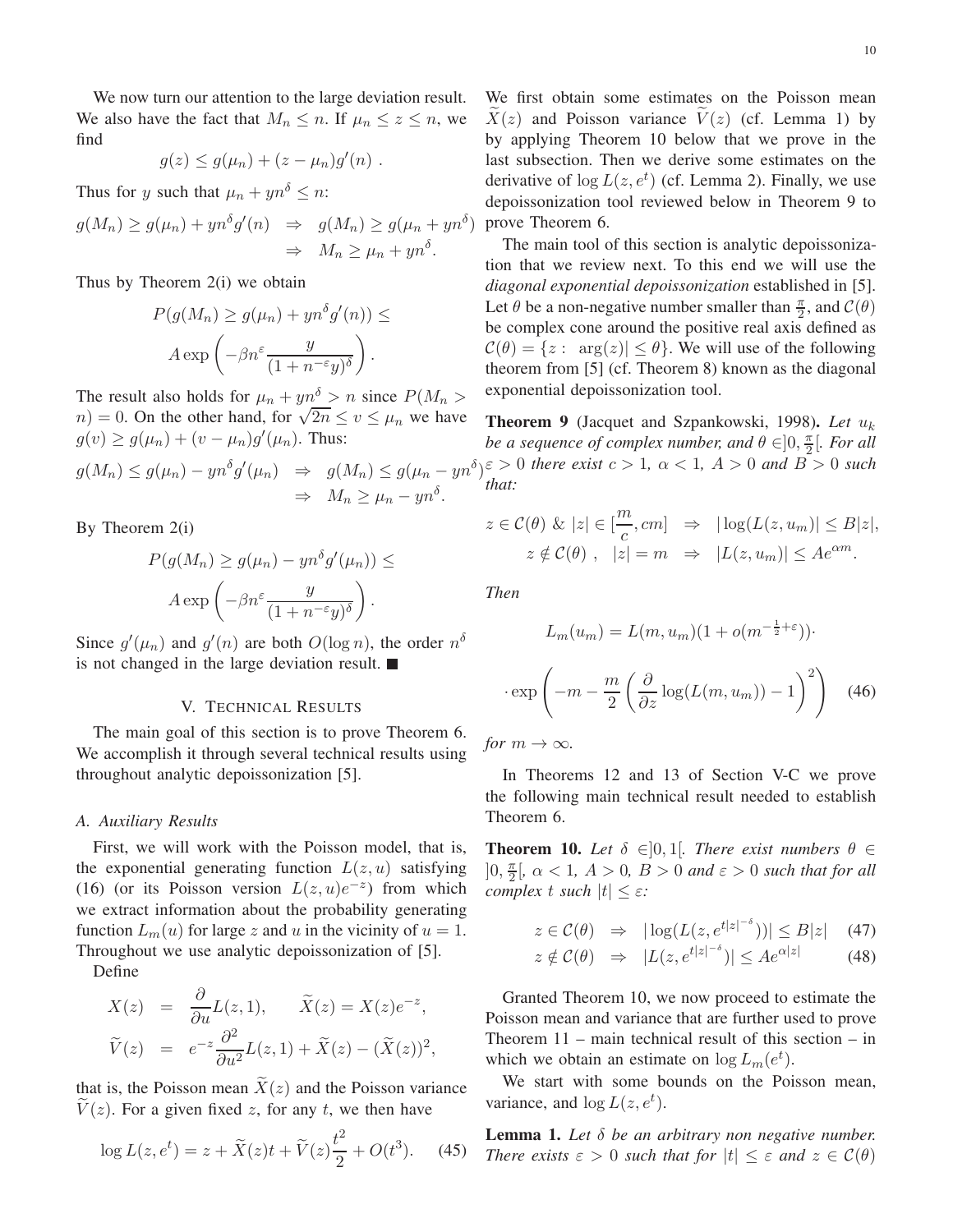*the following estimates hold*

$$
\widetilde{X}(z) = O(|z|^{1+\delta}),
$$
\n
$$
\widetilde{V}(z) = O(|z|^{1+2\delta}),
$$
\n
$$
\log L(z, e^{t|z|^{-\delta}}) = z + \widetilde{X}(z) \frac{t}{|z|^{\delta}} + \widetilde{V}(z) \frac{t^2}{2|z|^{2\delta}}
$$
\n
$$
+ O(t^3 |z|^{1+3\delta}).
$$

*Proof:* We first notice that  $\log L(z, 1) = z$ . We recall that  $\widetilde{X}(z)$  and  $\widetilde{V}(z)$  are respectively the first and second derivative of  $L(z, e^t)$  with respect to t at  $t = 0$ . By Cauchy's formula [5], [14]:

$$
\widetilde{X}(z) = \frac{1}{2i\pi} \oint \log L(z, e^t) \frac{dt}{t^2}, \quad (49)
$$

$$
\widetilde{V}(z) = \frac{2}{2i\pi} \oint \log L(z, e^t) \frac{dt}{t^3},
$$
\n(50)

where the integrals are along the circle of center 0 and radius  $\varepsilon |z|^{-\delta}$ . On this integral loop the estimate  $|\log L(z, e^t)| \leq B|z|$  holds, and therefore we have

$$
|\widetilde{X}(z)| \leq \frac{B}{\varepsilon} |z|^{1+\delta}, \tag{51}
$$

$$
|\widetilde{V}(z)| \le \frac{2B}{\varepsilon^2}|z|^{1+2\delta}, \tag{52}
$$

which proves the first two assertions. For the third one, we need to assess the reminder

$$
R(z,t) = \log L(z, e^t) - z - \widetilde{X}(z)t - \widetilde{V}(z)\frac{t^2}{2}.
$$

We again use the Cauchy formula

$$
R(z,t) = \frac{2t^3}{2i\pi} \oint \log L(z, e^{t'}) \frac{dt'}{(t')^3 (t'-t)}.
$$
 (53)

The above follows by noting that

$$
R(z,t) = \frac{1}{2i\pi} \oint \log L(z, e^{t'}) \frac{dt'}{(t'-t)}
$$
  
\n
$$
R(z,0) = \frac{1}{2i\pi} \oint \log L(z, e^t) \frac{dt}{t}
$$
  
\n
$$
R'(z,0) = \frac{1}{2i\pi} \oint \log L(z, e^t) \frac{dt}{t^2}
$$
  
\n
$$
R''(z,0) = \frac{1}{2i\pi} \oint \log L(z, e^t) \frac{dt}{t^3}.
$$

We integrate  $R(z, t)$  around the circle of center 0 and radius  $\varepsilon |z|^{-\delta}$ . If we restrict  $|t| \leq \frac{\varepsilon}{2} |z|^{-\delta}$ , then  $|t - t'| \geq$ ε  $\frac{\varepsilon}{2}|z|^{-\delta}$ , and

$$
|R(z,t)| \le \frac{8B}{\varepsilon^3} |t|^3 |z|^{1+3\delta}
$$

which completes the proof.

Let now

$$
D(z,t) := \frac{\partial}{\partial z} \log L(z, e^t)
$$

which is needed in (46) to apply the diagonal depoissonization. Our second technical lemma provides estimates on  $D(z, t)$ .

**Lemma 2.** Let  $\delta > 0$ . There exist  $\varepsilon > 0$  and  $B' > 0$ *such that for all t such*  $|t| < \varepsilon$ 

$$
|D(m,tm^{-\delta})| \leq B',
$$
  
\n
$$
D(m,tm^{-\delta}) = 1 + \tilde{X}'(m)\frac{t}{m^{\delta}} + O(t^2m^{2\delta}),
$$
  
\n
$$
\tilde{X}'(m) = O(m^{\delta})
$$

*for*  $m \to \infty$ *.* 

*Proof:* The key point here is to show that  $D(m, tm^{-\delta}) = O(1)$ . In order to establish it, we again use the Cauchy formula:

$$
D(m, tm^{-\delta}) = \frac{1}{2i\pi} \oint \log L(z, e^{tm^{-\delta}}) \frac{dz}{(z-m)^2},
$$
 (54)

where the integration loop encircles  $m$  within a radius  $O(m)$  and is included in the cone  $C(\theta)$ . Let  $|t| < \varepsilon$  so that (48) holds, namely  $|\log L(z, e^{tm^{-\delta}})| \leq B|z|$  since  $m = O(|z|)$ . To this end the loop is chosen to be a circle of center m and radius  $m \sin(\theta)$ . Noticing that  $|z| < m(1 + \sin(\theta))$  we finally arrive at

$$
|D(m, tm^{-\delta})| \le B \frac{1 + \sin(\theta)}{\sin(\theta)} . \tag{55}
$$

From here the proof takes a similar path as in the previous lemma. By noticing that  $D(m, 0) = 1$  we have

$$
\widetilde{X}'(m) = \frac{\partial}{\partial t} D(m, 0) = \frac{1}{2i\pi} \oint D(m, t') \frac{dt'}{(t')^2}
$$

$$
D(m, tm^{-\delta}) = 1 + \widetilde{X}'(m)tm^{-\delta} + \frac{tm^{-\delta}}{2i\pi} \oint D(m, t') \frac{dt'}{(t')^2 (t' - tm^{-\delta})},
$$

where the integral loop is now the circle of center  $tm^{-\delta}$ and radius  $\varepsilon m^{-\delta}$ . П

These two lemmas allow us to establish the following intermediate result.

**Theorem 11.** *There exists a number*  $A > 0$  *such that for all arbitrarily small* δ ′ < δ*, and for all complex* t *such that*  $|t| \leq A$ *, we have* 

$$
\log L_m(e^{tm^{-\delta}}) = \widetilde{X}(m)\frac{t}{m^{\delta}}
$$
  
+ 
$$
\left(\widetilde{V}(m) - m(\widetilde{X}'(m))^2\right)\frac{t^2}{2m^{2\delta}}
$$
  
+ 
$$
O(t^3m^{1-3\delta+6\delta'})
$$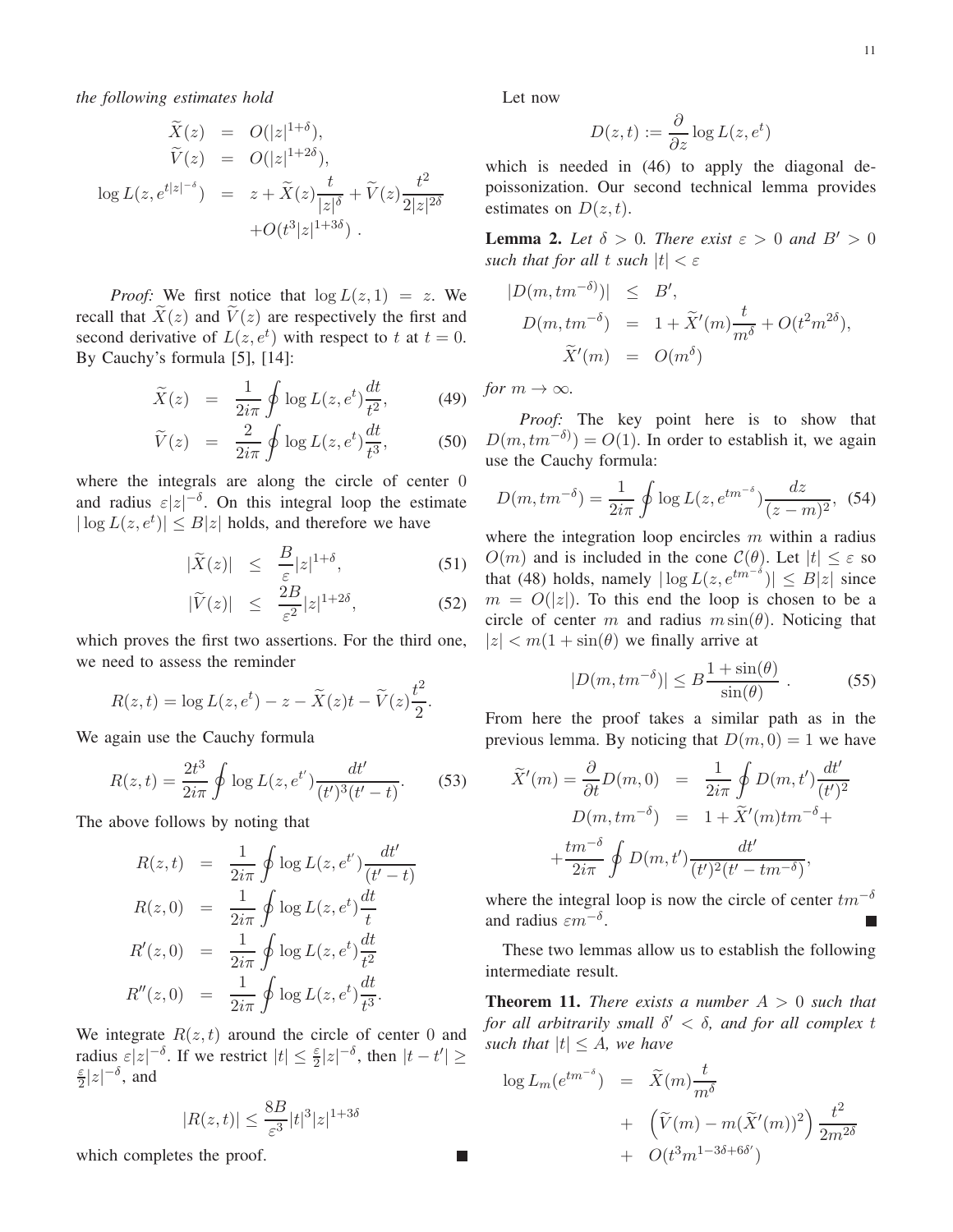*for*  $m \to \infty$ 

*Proof:* We apply (46) of Theorem 9. Let  $\delta' < \delta$  be arbitrary small. We want to apply Lemma 1 with  $t'$  and δ' such that  $t' = tm<sup>δ' - δ</sup>$ , so that the condition  $|t'| \leq ε$ is easily checked. From

$$
\log L(m, e^{t'm^{-\delta'}}) = m + \widetilde{X}(m) \frac{t'}{m^{\delta'}} + \widetilde{V}(m) \frac{t'^2}{2m^{2\delta'}}
$$

$$
+ O(t'^3 m^{1+3\delta'})
$$

we find

$$
\log L(m, e^{tm^{-\delta}}) = m + \widetilde{X}(m) \frac{t}{m^{\delta}} + \widetilde{V}(m) \frac{t^2}{2m^{2\delta}}
$$

$$
+ O(t^3 m^{1-3\delta + 6\delta'}).
$$

In order to apply (46) we need to estimate

$$
\left(\frac{\partial}{\partial z}\log(L(m, u_m)) - 1\right)^2 = \left(D(m, u_m) - 1\right)^2,
$$

where  $u_m = e^{tm^{-\delta}}$  Applying Lemma 2 with  $t' = tm^{\delta' - \delta}$ we first find

$$
D(m, e^{tm^{-\delta}}) = 1 + \tilde{X}'(m)\frac{t}{m^{\delta}} + O(t^2 m^{-2\delta + 4\delta'})
$$
 (56)

Then using  $X'(m) = O(m^{\delta'})$  we arrive at

$$
\left(D(m, e^{tm^{-\delta}}) - 1\right)^2 = (\widetilde{X}'(m))^2 \frac{t^2}{m^{2\delta}} + O(t^3 m^{-3\delta + 5\delta'}).
$$

Putting everything together and using (46) of Theorem 9, we finally achieve the expected estimate on  $\log L_m(e^{tm^{-\delta}})$  [5], [14].

The next result allows us to connect Poissonized mean and variance with the original mean and variance. It follows directly from Theorem 11.

# **Corollary 2.** For any  $\delta' > 0$

$$
\mathbf{E}(L_m) = \widetilde{X}(m) + o(1) = O(m^{1+\delta'}),
$$
  
\n
$$
\text{Var}(L_m) = \widetilde{V}(m) - m(X'(m))^2 + o(1) = O(m^{1+2\delta'}).
$$
  
\nas  $m \to \infty$ .

# *B. Proof of Theorem 6*

We are finally in the position to prove Theorem 6, granted Theorem 10 which we will establish in the next section. From Theorem 9 and Lemma 2, for any  $\delta' > 0$ , we obtain the estimate

$$
\log L_m(e^{tm^{-\delta'}}) = O(m)
$$

which proves (18) of Theorem 6. To prove (19) we estimate the reminder

$$
R_m(t) = \log L_m(e^t) - \mathbf{E}(L_m)t - \text{Var}(L_m)\frac{t^2}{2}.
$$

By Cauchy formula, as in the proof of Lemma 1, we have

$$
R_m(t) = \frac{2t^3}{2i\pi} \oint \log L_m(e^{t'}) \frac{dt'}{(t')^3 (t'-t)}, \qquad (57)
$$

where the integral is around a circle of center 0 and radius  $\varepsilon |z|^{-\delta}$ . If we restrict  $|t| \leq \frac{\varepsilon}{2}|z|^{-\delta}$ , then  $|t-t'| \geq$ ε  $\frac{\varepsilon}{2}|z|^{-\delta}$ . As in the proof of Lemma 1, we find

$$
R_m(t) = t^3 O\left(\frac{m^{1+3\delta'}}{\varepsilon^3}\right).
$$

Therefore, for  $\delta > \delta'$  we finally arrive at

$$
R_m(tm^{-\delta}) = t^3 O\left(m^{1-3(\delta-\delta')}\right) = t^3 O\left(m^{1-3(\delta'')}\right)
$$
\n(58)

for some  $\delta'' > 0$ , This completes the proof of Theorem 6.

# *C. Proof of Theorem 10*

)

To complete our analysis we need to prove Theorem 10. We establish (47) and (48) in below Theorems 12 and 13, respectively.

We apply the so called *increasing domains* technique [4], [14]. This technique allows to establish a property over an area of complex plane (e.g., cone) by mathematical induction. Indeed, let  $R$  be a real number. We denote  $C_0(\theta)$  the subset of the linear cone  $\mathcal{C}(\theta) = \{z : |arg(z)| \leq \theta\}$  consisting of complex numbers of modulus smaller than or equal to  $R$ . By extension, let k be an integer, and we denote by  $\mathcal{C}_k(\theta)$ the subset of  $\mathcal{C}(\theta)$  that consists of complex numbers of modulus smaller than or equal to  $R\rho^k$  where

$$
\rho = \min_{u \in \mathcal{U}(1), a \in \mathcal{A}} \left\{ \frac{1}{p_a |u|} \right\} > 1
$$
\n(59)

for a neighborhood  $U(1)$  of  $u = 1$ . By construction if  $z \in \mathcal{C}_k(\theta)$  for  $k > 0$  and  $u \in \mathcal{U}(1)$ , then all  $p_a u z$  for  $a \in A$  belong to  $C_{k-1}(\theta)$  so that a property that holds for  $C_{k-1}(\theta)$  can be extended to a larger subset of the cone, namely  $\mathcal{C}_k(\theta)$ , for quantities satisfying functional equations like (16). This is illustrated in Figure 3.

Our goal is to present a polynomial estimate  $\log L(z, u)$  (i.e.,  $\log L(z, u) = O(z)$ ) for large z in a cone containing the real positive axis. The main problem is the existence of the logarithm of  $L(z, u)$  in particular for complex values of  $z$  and  $u$ . Technically, we can only prove the existence and growth of  $\log L(z, u)$  for complex  $u$  with small imaginary part as  $z$  increases. For this we fix an arbitrary non-negative real number  $\delta < 1$ , and we fix  $t$  and  $z$  complex so that

$$
u(z,t) = e^{t|z|^{-\delta}} \tag{60}
$$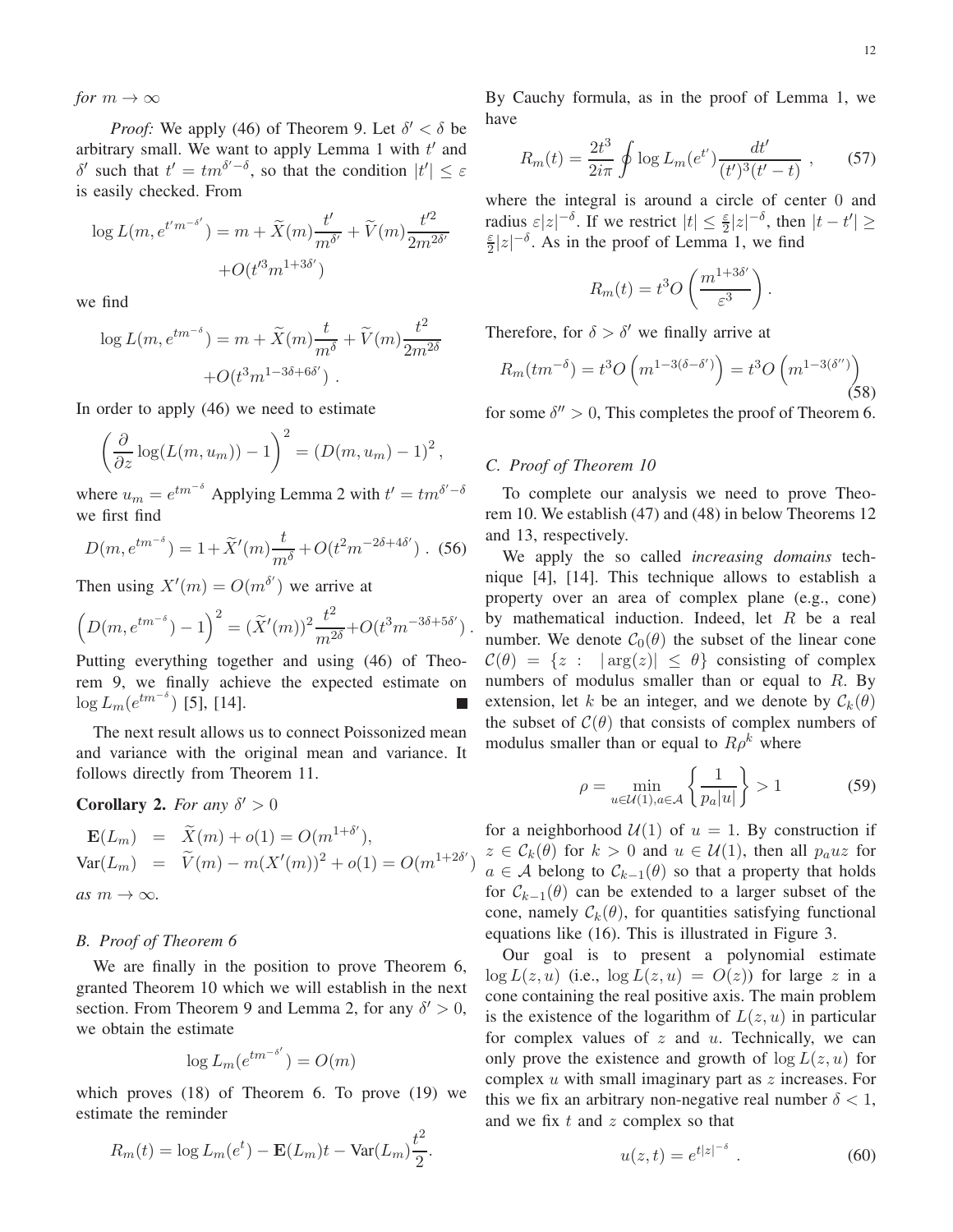

Fig. 3. Sets  $\mathcal{C}_k(\theta)$  for  $\theta = \frac{\pi}{6}$  for  $k = 0, \ldots, 6$ .

The key to our analysis is the following theorem that proves (47) of Theorem 10.

**Theorem 12.** *There exists a complex neighborhood*  $U(0)$ *of*  $t = 0$  *and*  $B > 0$  *such that for all*  $t \in U(0)$  *and for all*  $z \in C(\theta)$  *the function*  $\log L(z, u(z, t))$  *exists and* 

$$
\log L(z, u(z, t) \le B|z| \ . \tag{61}
$$

We prove it in several steps below. The road map for the proof is as follows: We first introduce the following function  $f(z, u)$  that we call the *kernel* function defined as in [4]

$$
f(z, u) = \frac{L(z, u)}{\frac{\partial}{\partial z}L(z, u)} = \frac{L(z, u)}{\prod_{a \in \mathcal{A}} L(p_a u z, u)}.
$$
 (62)

Notice that formally

$$
\frac{1}{f(z,u)} = \frac{\partial}{\partial z} \log L(z,u).
$$

Indeed, if we show that the kernel function is well defined and is never zero in a convex set containing the real positive line, then we will prove that  $log L(z, u)$ exists since

$$
\log L(z, u) = \int_0^z \frac{dx}{f(x, u)}.\tag{63}
$$

Furthermore, if we prove that the estimate  $f(x, u) =$  $\Omega(1)$ , then

$$
\log L(z, u) = \int_0^z \frac{dx}{f(x, u)} = O(z) \tag{64}
$$

as needed to establish (47) of Theorem 10.

Understanding the kernel function is therefore the key to our analysis. In passing we observe that the kernel function satisfies the following differential equation:

$$
\frac{\partial}{\partial z} f(z, u) = 1 - f(z, u) \sum_{a \in \mathcal{A}} \frac{p_a u}{f(p_a u z, u)} .
$$
 (65)

We proceed now with the proof of Theorem 12. We start with a trivial lemma, whose proof is left to the reader.

**Lemma 3.** Let for  $(x, \varepsilon)$  real positive tuple a function h(x, ε) *be defined on an open set containing all tuples*  $(x, 0)$  *with*  $x \geq 0$ *. Assume that the function*  $h(x, \varepsilon)$  *is real positive and continuously differentiable. If*

$$
\forall x \ge 0: \ \frac{\partial}{\partial x}h(x,0) < 1,
$$

*then for all compact set*  $K_x$  *there exists a compact neighborhood of*  $U(0)$  *of* 0*:*  $(x_0, t) \in \mathcal{K}_x \times \mathcal{U}(0)$  *so that the sequence defined for* k *integer*

$$
x_{k+1} = h(x_k, \varepsilon) \tag{66}
$$

*converges to a bounded fixed point when*  $k \to \infty$ *.* 

Let us define the function  $a(z, u)$  as

$$
\frac{1}{f(z,u)} = 1 + a(z,u).
$$

In the next two lemmas we prove that  $a(z, u) = O(1)$ for  $u$  as in (60) which by (64) proves (47).

**Lemma 4.** Let  $\delta'$  be a real number such that  $\delta' < \delta < 1$ . *For all number*  $\hat{a} > 0$  *there exists a real number*  $\epsilon > 0$ *such that for all real t and*  $|t| < \varepsilon$  *we have* 

$$
|a(z, u(z, t))| \le \hat{a} \frac{|t|}{|z|^{\delta'}} . \tag{67}
$$

*for all*  $z \in C(\theta)$ *.* 

*Proof:* We apply the increasing domain technique with

$$
\rho = \min_{u \in \mathcal{U}(1), a \in \mathcal{A}} \left\{ \frac{1}{p_a |u|} \right\} > 1
$$

for a compact neighborhood  $U(1)$  of  $u = 1$  which is assumed to be small enough so that  $\rho$  is greater than 1. To proceed, we next make  $u(z, t)$  independent of z in the subset  $C_k(\theta)$  of the kth increasing domain by introducing  $u_k(t) = e^{t\nu^k}$  for  $\nu = \rho^{-\delta}$ , and we fix

$$
\mu = \rho^{-\delta'} > \nu
$$

for  $\delta' < \delta$ . In the following we will denote  $f_k(z) =$  $f(z, u_k(t))$ , and  $u_k = u_k(t)$ , omitting variable t. Recall that the kernel function satisfies the differential equation:

$$
f'_k(z) = 1 - f_k(z) \sum_{a \in \mathcal{A}} \frac{p_a u_k}{f(p_a u_k z, u_k)} .
$$
 (68)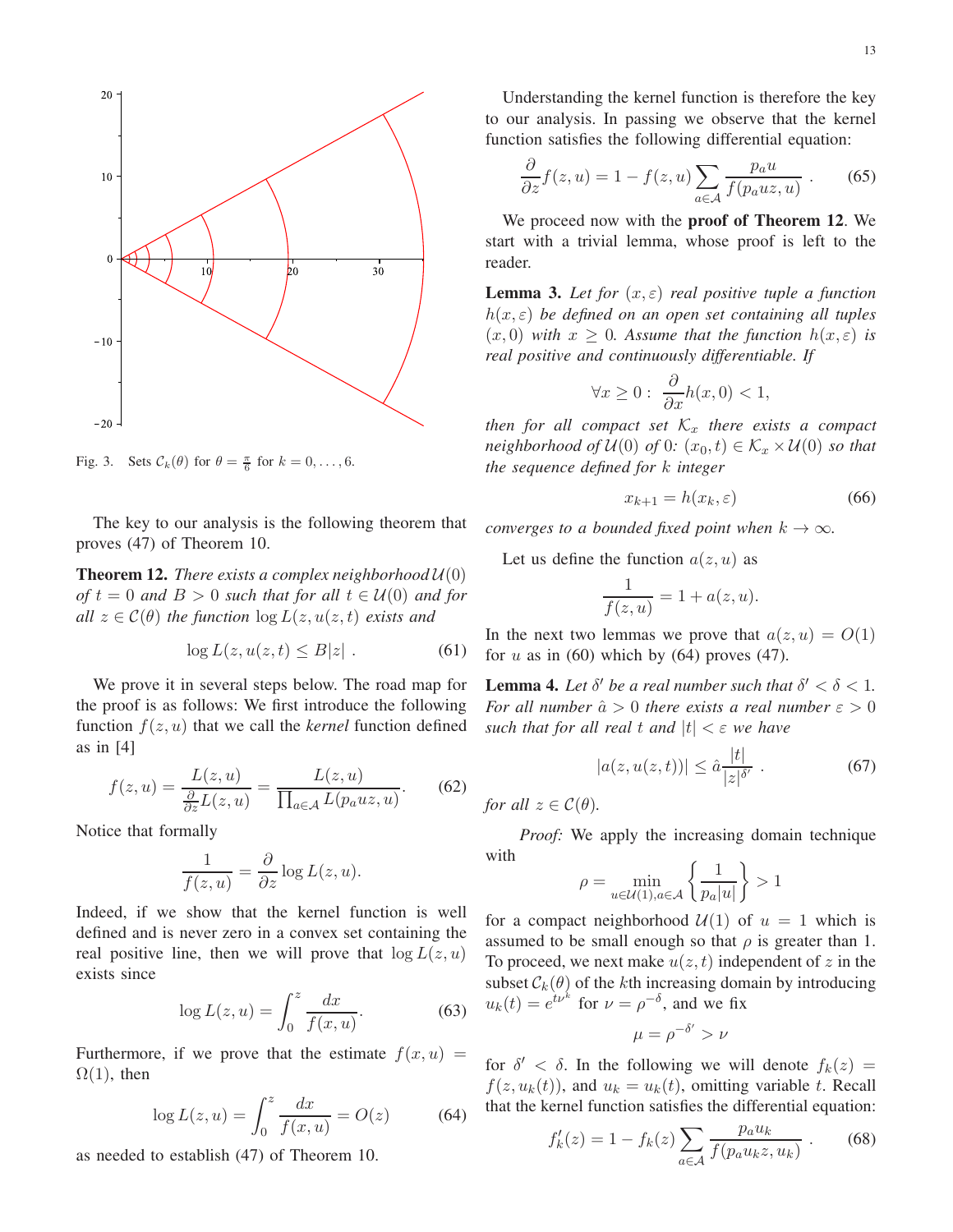Let  $a_k(z,t) = a(z, u_k(t))$ . Since  $L(z, 1) = e^z$  for all z, hence  $f(z, 1) = 1$ . Since  $\frac{\partial}{\partial u} f(z, u)$  is well defined and continuous, we can restrict the neighborhood  $U(1)$ such that  $f(z, u)$  is non zero and therefore  $a(z, u)$  is well defined for  $z \in C_0(\theta) = \{z \in C(\theta) : |z| < R\}$  and  $u \in \mathcal{U}(1)$ . Let  $a_0$  be a non negative number such that

$$
\forall u \in \mathcal{U}(1) \; , \quad \forall z \in \mathcal{C}_0(\theta) \; : \; |a_0(z, t)| \le a_0 |t| \quad (69)
$$

Now we fix  $\varepsilon$  such that  $a_0 \varepsilon < 1$ . We aim at proving that there exists a number  $\epsilon > 0$  such that there exists an increasing sequence of non negative numbers  $a_k$  such that for all  $z \in \mathcal{C}_k(\theta)$ : and for all t such that  $|t| \leq \epsilon$ :

$$
|a_k(z,t)| \le a_k |t| \mu^k \tag{70}
$$

and  $\limsup_{k\to\infty} a_k < \infty$ .

We now apply the increasing domain approach, Let  $z \in \mathcal{C}_k(\theta)$ . We denote

$$
g_k(z) = \sum_{a \in \mathcal{A}} \frac{p_a u_k}{f(p_a u_k z, u_k)}.
$$
 (71)

Thus (68) can be rewritten as  $f'_k(z) = 1 - g_k(z) f_k(z)$ and the differential equation can be solved by

$$
f_k(z) = 1 + \int_0^z (1 - g_k(x)) \exp(G_k(x) - G_k(z)) dx ,
$$
\n(72)

where  $G_k(z)$  is a primitive of function  $g_k(z)$ .

We now will give some bounds on  $g_k(z)$  for  $z \in \mathcal{C}_k(\theta)$ and  $|t| < \varepsilon$ . For all  $a \in A$  we assume  $p_a u_k z \in C_{k-1}(\theta)$ . We have  $u_k(t) = u_{k-1}(\nu t)$  and we can use the recursion since  $|vt| < \varepsilon$ . In particular we have

$$
g_k(z) = \sum_{a \in \mathcal{A}} p_a u_k (1 + a_{k-1}(p_a u_k z, \nu t)) \quad (73)
$$

$$
= 1 + b_k(z, t) \tag{74}
$$

with

$$
b_k(z,t) = \sum_{a \in \mathcal{A}} p_a(u_k - 1 + u_k a_{k-1}(p_a u_k z, \nu t)) \quad (75)
$$

Since both  $|a_{k-1}(pu_k, \nu t)|$  and  $|a_{k-1}(qu_k, \nu t)|$  are smaller than  $a_{k-1} \nu \mu^{k-1} |t|$ , and since  $|u_k - 1| \leq \beta \nu^k |t|$ for some  $\beta$  close to 1, we have  $|b(z, t)| \leq b_k|t|$  with

$$
b_k = (a_{k-1}\nu\mu^{k-1} + \beta\nu^k)(1 + \beta\nu^k\varepsilon) \ . \tag{76}
$$

Thus plugging in (72) we find

$$
|f_k(z) - 1| \leq \int_0^z |b_k(x, t)| \exp(\Re(G_k(x) - G_k(z))) dx
$$
  
\n
$$
\leq \int_0^1 b_k |t| |z| \exp(\Re(G_k(zy) - G_k(z))) dy
$$
  
\n
$$
\leq \frac{b_k |t|}{\cos(\theta) - b_k |t|}.
$$

Clearly,

$$
\Re(G_k(yz) - G_k(z)) = -\Re(z)(1 - y)
$$
  
+ 
$$
\int_y^1 \Re(zb_k(zx, t))dx
$$
  

$$
\leq -\cos(\theta)|z| + b_k|z|,
$$

hence

$$
\left|\frac{1}{f_k(z)} - 1\right| \le \frac{\frac{b_k|t|}{\cos(\theta) - b_k|t|}}{1 - \frac{b_k|t|}{\cos(\theta) - b_k|t|}} = \frac{b_k|t|}{\cos(\theta) - 2b_k|t|}.
$$
\n(77)

Therefore,

$$
a_k \le (a_{k-1}\frac{\nu}{\mu} + \beta \frac{\nu^k}{\mu^k})(1 + \beta \nu^k \varepsilon) \frac{1}{\cos(\theta) - b_k \varepsilon} \ . \tag{78}
$$

Let now  $h(a_k, \varepsilon)$  be the right-hand side of (78). Notice that

$$
\frac{\partial}{\partial a_k}h(a_k, 0) = \frac{\nu}{\mu \cos(\theta)} < 1
$$

for small enough  $\theta$ . Thus we are in the realm of Lemma 3. Moreover,  $h(x, \varepsilon)$  is increasing. Since in Lemma 3 we can make  $\varepsilon$  small enough, hence  $\limsup_{k\to\infty} a_k < \infty$  and (70) is proved, so the lemma.

We extend this lemma to a complex neighborhood of  $t = 0$   $(u = 1)$ .

**Lemma 5.** For all number  $\alpha > 0$  there exists  $\varepsilon > 0$ ,  $\theta \in ]0, \frac{\pi}{2}$  $\frac{\pi}{2}$ [ such for complex t such that  $|t| < \varepsilon$ *:* 

$$
|a(z, u(z, t))| \le \alpha \frac{|t|}{|z|^{\delta'}} \tag{79}
$$

*for all*  $z \in \mathcal{C}$ *.* 

*Proof:* The proof is essentially the same as the previous lemma except that we have to extend the cone  $\mathcal{C}(\theta)$  to a larger set  $\mathcal{C}'(\theta)$  defined by  $\{z : |\arg(z)| \leq$  $\theta + \phi |z|^{\delta - 1}$  so that if  $z \in C'(\theta)$ , then for all  $a \in \mathcal{A}$ also  $p_a u(z, t)z$  belongs to  $\mathcal{C}'(\theta)$  (with a small rotation of angle  $\Im(\frac{t}{|z|})$  $\frac{t}{|z|^{\delta}}$ ) in the case two points outside  $\mathcal{C}(\theta)$  may not satisfy the induction hypothesis).

We now establish (48) of Theorem 10.

**Theorem 13.** Let  $\theta \in ]0, \frac{\pi}{2}$  $\frac{\pi}{2}$ [*. There exist numbers A* > 0*,*  $\alpha < 1$  *and*  $\varepsilon > 0$  *such that for all complex t such*  $|t| \leq \varepsilon$ *:* 

$$
z \notin \mathcal{C}(\theta) \Rightarrow |L(z, u(z, t))| \le A e^{\alpha |z|} . \tag{80}
$$

*Proof:* We proceed as with the previous proof: We first prove it for t real (near  $t = 0$ ) and then consider complex t. We take a neighborhood  $U(1)$  of  $u = 1$  (or  $t = 0$ ) and define  $\rho$  as in (59). We define  $\overline{C}(\theta)$  as the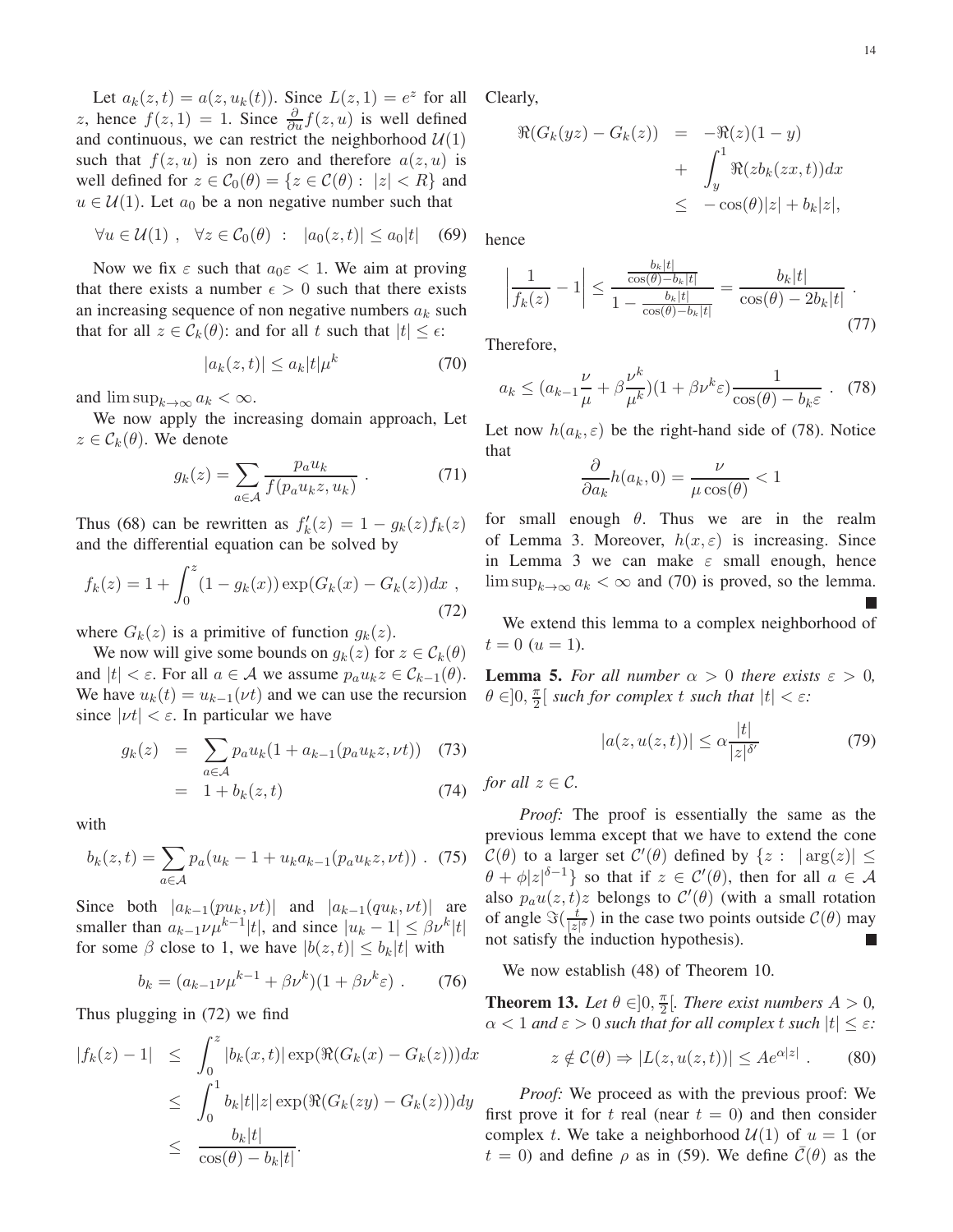complementary of  $C(\theta)$  in the complex plan. We also This gives an estimate introduce

$$
\lambda = \min_{u \in \mathcal{U}(1), a \in \mathcal{A}} \{ p_a |u| \}.
$$
 (81)

We set  $R > 0$  and define  $\bar{\mathcal{C}}_0(\theta)$  and  $\bar{\mathcal{C}}_k(\theta)$  for  $k > 0$ integer as subsets of  $C(\theta)$ :

$$
\begin{array}{rcl}\n\bar{\mathcal{C}}_0(\theta) & = & \{z \in \bar{\mathcal{C}}(\theta), |z| \le \lambda R\}, \\
\bar{\mathcal{C}}_k(\theta) & = & \{z \in \bar{\mathcal{C}}(\theta), \lambda R < |z| \le \rho^k R\}.\n\end{array}
$$

With these definitions, if  $u \in \mathcal{U}(1)$  when  $z$  is in  $\overline{\mathcal{C}}_k(\theta)$  –  $\bar{\mathcal{C}}_{k-1}(\theta)$ , then both *puz* and *quz* are in  $\bar{\mathcal{C}}_{k-1}(\theta)$ . This determines the increasing domains in this case.

Since  $L(z, 1) = e^z$  and if  $\alpha > \cos(\theta)$  then  $|L(z, 1)| \le$  $e^{\alpha|z|}$ . There exist  $A_0 > 0$  and  $\varepsilon$  such that for all t such  $|t| \leq \varepsilon$  and for all  $z \in \bar{C}_0(\theta)$ :  $|L(z, e^t)| \leq A_0 e^{\alpha |z|}$ . We also tune  $\varepsilon$  so that  $\alpha \prod_k u_k(\varepsilon) < 1$ .

We proceed doing the same analysis for  $z \in \overline{C}_1(\theta)$ . But since  $|L(z, 1)|$  is strictly smaller than  $e^{\alpha |z|}$  for all  $z \in \overline{\mathcal{C}}_1(\theta)$ , we can find  $A_1 < 1$  and  $\varepsilon > 0$  such that for all t such  $|t| \leq \varepsilon$  and for all  $z \in \overline{C}_1(\theta)$  we have  $|L(z, e^t)| \leq A_1 e^{\alpha |z|}$ . In fact since

$$
\min_{z \in \bar{C}_1(\theta)} \{ \frac{|e^z|}{e^{\alpha|z|}} \} \to 0
$$

when  $R \to \infty$  we can make  $A_1$  as small as we want.

We now define  $\alpha_k = \alpha \prod_{i=0}^{i=k} u_k(\varepsilon)$ . We will prove by induction that there exists an increasing sequence  $A_k < 1$ such that for t such  $|t| \leq \varepsilon$ :

$$
z \in \bar{C}_k(\theta) \Rightarrow |L(z, u_k(t))| \le A_k e^{\alpha_k |z|} . \tag{82}
$$

Our plan is to prove this property by induction. Assume it is true for all integers smaller equal to  $k - 1$ , we then prove it is true for k. Assume  $z \in \overline{\mathcal{C}}_k(\theta) - \overline{\mathcal{C}}_{k-1}(\theta)$ . We use of the differential equation:

$$
L(z, u_k) = L(z/\rho, u_k) + \int_{z/\rho}^{z} \prod_{a \in A} L(p_a u_k x, u_k) dx.
$$

Clearly,

$$
|L(z, u_k)| \leq |L(\frac{z}{\rho}, u_k)| + |z| \int_{1/\rho}^1 \prod_{a \in \mathcal{A}} |L(p_a u_k z y, u_k)| dy.
$$

Using induction hypothesis

$$
|L(\frac{z}{\rho},u_k)| \leq A_{k-1}e^{\alpha_{k-1}|z|/\rho},
$$

and for all  $a \in \mathcal{A}$ :

$$
|L(p_a u_k y z, u_k)| \le A_{k-1} e^{\alpha_{k-1} p_a |u_k| |z| y} \le A_{k-1} e^{\alpha_k p |z| y}
$$

(we have  $\alpha_{k-1}|u| \leq \alpha_{k-1}e^{\varepsilon} = \alpha_k$ ). Thus

$$
|L(z, u_k) \leq A_{k-1} e^{\alpha_{k-1}|z|/\rho} + \frac{A_{k-1}^2}{\alpha_k} \left( e^{\alpha_k|z|} - e^{\alpha_k|z|/\rho} \right) .
$$

$$
A_k \le \frac{A_{k-1}^2}{\alpha_k} + A_{k-1} e^{-\rho^{k-2}(\rho - 1)\alpha_k R}.
$$

Clearly the term in  $e^{-\rho^{k-2}(\rho-1)\alpha_kR}$  can be made as small as we want by increasing  $R$ . If we choose  $A_1$  such that

$$
\frac{A_1}{\alpha_1} + e^{-\rho^{k-2}(\rho - 1)\alpha_k R} < 1
$$

for all k then we get  $A_k \leq A_{k-1}$  and the theorem is proven for t real.

Second, we need to expand our proof to the case where t is complex and  $|t| \leq \varepsilon$ . To this end we use a similar trick as in the proof of Lemma 5. We expand  $\mathcal{C}(\theta)$  to

$$
\overline{\mathcal{C}}'(\theta) = \{ z : \arg(z) | \ge \theta + \phi R^{\delta - 1} - \phi |z|^{\delta - 1} \}
$$

for  $|z| > R\rho$  in order to assure that  $p_a u_k z$  stays in  $\overline{C}'(\theta)$ for all  $a \in \mathcal{A}$  when

$$
z\in \bar{\mathcal{C}}_k'(\theta)-\bar{\mathcal{C}}_{k-1}'(\theta)
$$

(absorbing a tiny rotation, if needed, that the factor  $u_k$ implies when  $t$  is complex). Of course, one must choose  $\phi$  such that  $\theta + \phi R^{\delta - 1} < \frac{\pi}{2}$  $\frac{\pi}{2}$  and tune  $\varepsilon$ .

#### **REFERENCES**

- [1] D. Aldous, and P. Shields, A Diffusion Limit for a Class of Random-Growing Binary Trees, *Probab. Th. Rel. Fields*, 79, 509–542, 1988.
- [2] P. Billingsley, *Convergence of Probability Measures*, John Wiley & Sons, New York 1968.
- [3] T.M. Cover and J.A. Thomas, *Elements of Information Theory*, Second edition. John Wiley & Sons, New York, 2006.
- [4] P. Jacquet and W. Szpankowski, Asymptotic behavior of the Lempel-Ziv parsing scheme and digital search trees, *Theoretical Computer Science*, 144, 161–197, 1995.
- [5] P. Jacquet and W. Szpankowski, Analytical depoissonization and its applications, *Theoretical Computer Science*, 201, 1–62, 1998.
- [6] P. Jacquet, W. Szpankowski, and J. Tang, Average Profile of the Lempel-Ziv Parsing Scheme for a Markovian Source, *Algorithmica*, 31, 318–360, 2001.
- [7] G Louchard, W Szpankowski, On the average redundancy rate of the Lempel-Ziv code. *IEEE Transactions on Information Theory*, 43, 2–8, 1997.
- [8] D. Knuth, *The Art of Computer Programming. Vol. III Sorting and Searching,* (Second Edition), Addison-Wesley (1998).
- [9] N. Merhav, Universal Coding with Minimum Probability of Codeword Length Overflow, *IEEE Trans. Information Theory*, 37, 556–563, 1991.
- [10] R. Neininger and L. Ruschendorf, A General Limit Theorem for Recursive Algorithms and Combinatorial Structures, *The Annals of Applied Probability*, 14, No. 1, 378-418, 2004.
- [11] E. Plotnik, M.J. Weinberger, and J. Ziv, Upper Bounds on the Probability of Sequences Emitted by Finite-State Sources and on the Redundancy of the Lempel-Ziv Algorithm, *IEEE Trans. Information Theory*, 38, 66-72 (1992).
- [12] S. Savari, Redundancy of the Lempel-Ziv Incremental Parsing Rule, *IEEE Trans. Information Theory*, 43, 9–21, 1997.